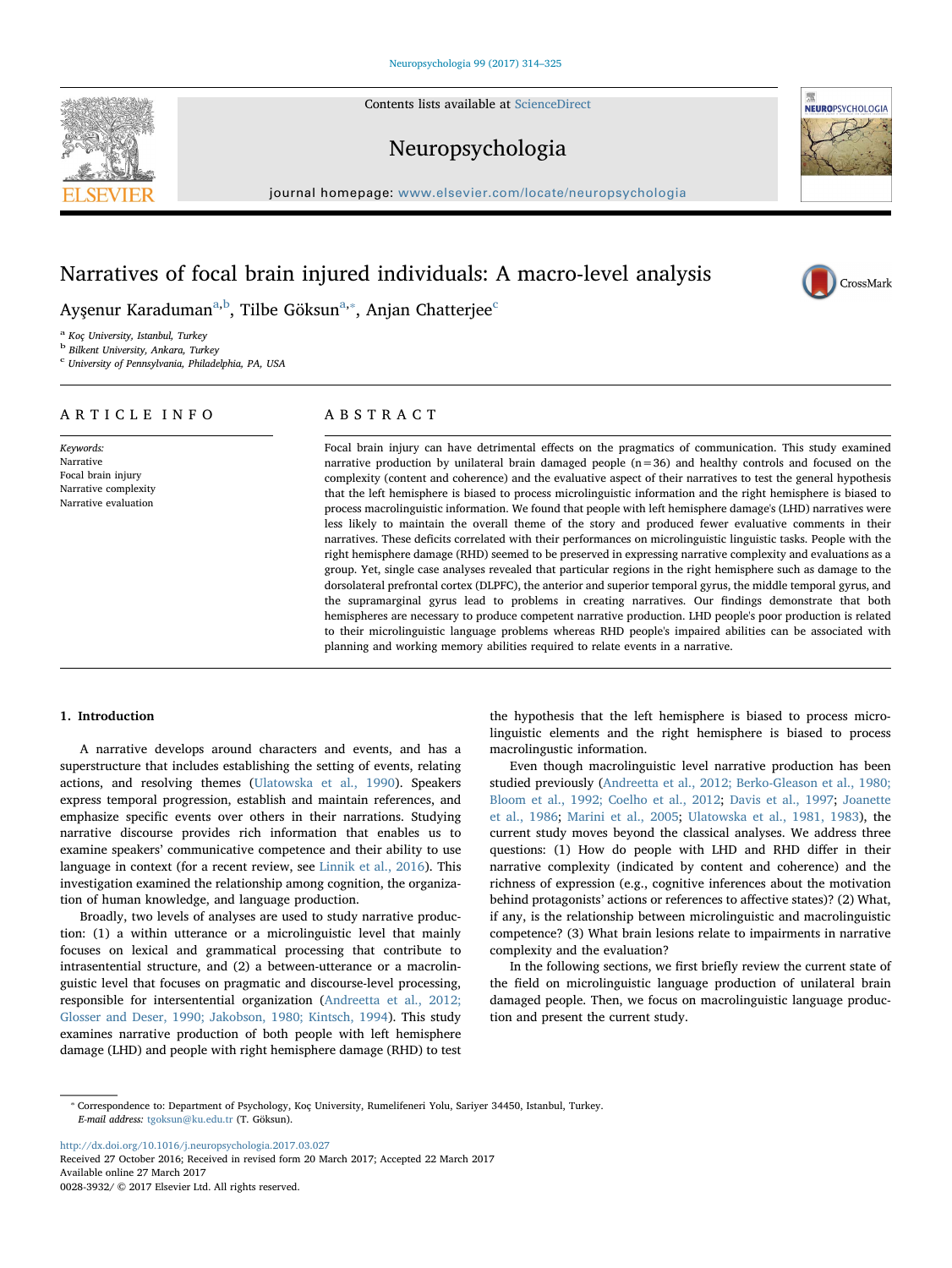### 1.1. Microlinguistic level language production

Microlinguistic functions of language production usually depend on the integrity of specialized neural systems within the left hemisphere ([Glosser and Deser, 1990\)](#page-11-5). Unsurprisingly, people with LHD can impair verbal communication at almost all intrasentential linguistic levels (phonetic, semantic, and syntactic) ([Herrmann et al., 1989](#page-11-6)). For example, people with LHD utter fewer motion sentences, talk with lower mean length of utterance, produce fewer types of verbs and prepositions than controls [\(Göksun et al., 2015](#page-11-7)). They produce less complex language, demonstrate word-finding difficulties ([Dressler and](#page-11-8) [Pleh, 1988;](#page-11-8) [Larfeuil and Dorze, 1997](#page-11-9)), and the words they produce are often indefinite such as "get" as compared to people with RHD ([Ulatowska et al., 1981\)](#page-11-4). However, previous reports on the LHD-aphasic people's ability to use linguistic devices that help make the narrative cohesive (e.g., personal pronouns, demonstrative pronouns, conjunctions) are conflicting; some find deficits [\(Ulatowska et al., 1981](#page-11-4)), whereas others do not [\(Bloom, Borod, Santschi-Haywood et al., 1996;](#page-10-2) [Glosser and Deser, 1990](#page-10-2)).

While the role of the left hemisphere in processing the microlinguistic level is well established, the right hemisphere's contribution remains uncertain. Several studies report that people with RHD perform adequately with respect to lexical selection and syntactic complexity ([Glosser, 1993; Glosser et al., 1992; Rivers and Love, 1980](#page-11-10)). Others report reduced syntactic complexity [\(Joanette et al., 1986](#page-11-2); [Sheratt and](#page-11-11) [Bryan, 2012\)](#page-11-11) and elaborated, imprecise, and repetitive speech [\(Sheratt](#page-11-11) [and Bryan, 2012\)](#page-11-11). Mixed results have also been reported for the correct use of cohesive markers (e.g., [Marini et al., 2005;](#page-11-3) [Uryase et al., 1991](#page-11-12)). The intrasentential level of content relevance during discourse production can be reduced in people with RHD, indicating low level of informativeness for their stories ([Bartels-Tobin and Hickley, 2005](#page-10-3); [Marini et al., 2005\)](#page-11-3). This reduction may indicate problems in global levels of discourse, which is reviewed as macro-linguistic level problems in the next section.

Overall, people with LHD clearly have microlinguistic deficits, whereas reports for people with RHD are inconsistent.

### 1.2. Macrolinguistic level language production

Macrolinguistic language production emphasizes pragmatic and discourse level analyses, focusing on different aspects such as content and coherence (narrative complexity) and evaluations. The content of a narrative determines if individuals successfully communicate the critical aspects of a story using coherent thematic units (for review see [Mar, 2004](#page-11-13)). A narrative with a thematically coherent plotline includes three components: Plot onset referring to an initiating event, plot unfolding referring to progressing events in the story, and plot resolution referring to arrival at an outcome ([Berman and Slobin,](#page-10-4) [1994\)](#page-10-4).

A narrative is made richer by including evaluative comments, which can suspend describing the sequence of events (Bamberg [and Damrad-](#page-10-5)[Frye, 1991; Labov and Waletzky, 1967](#page-10-5)). In a well-constructed narrative, the narrator comments on the meaning or the significance of the events using particular evaluative devices. These devices might reflect the narrator's perspective on the characters and their activities such as inferring the motivations or affective states/behaviors of the character. The narrator can also give his/her subjective opinions on the events or use expressions or exclamations to maintain audience interest (see [Appendix B](#page-10-6) for the details of the evaluative devices) ([Bamberg and](#page-10-5) [Damrad-Fyre, 1991,](#page-10-5) [Küntay and Nakamura, 2004](#page-11-14), [Labov and Waletzky,](#page-11-15) [1967;](#page-11-15) [Reilly et al., 2004](#page-11-16)). Story actions and resolution are enriched with these evaluative devices ([Freedman-Stern, Ulatowska, Baker, and](#page-11-17) [DeLacoste, 1984](#page-11-17)).

Neuroimaging studies suggest that bilateral medial and lateral frontal and anterior temporal regions and the precuneus are involved in establishing narrative coherence [\(Fletcher et al., 1995; Ferstl et al.,](#page-11-18)

[2008; Xu et al., 2005](#page-11-18)). Troiani and colleagues (2008) suggest that narrative production depends in part on a network involving frontal and temporal brain regions. In particular, narrative production activates the inferior frontal cortex bilaterally, and the left dorsal inferofrontal and left lateral temporal-parietal regions (see also [Braun et al.,](#page-10-7) [2001;](#page-10-7) [Mar, 2004](#page-11-13)).

Neuropsychological evidence about narrative production mainly comes from studies with people with aphasia after left brain injury ([Andreetta et al., 2012; Christiansen, 1995; Berko- Gleason et al., 1980;](#page-10-0) [Bloom et al., 1992; Huber and Gleber, 1982; Mar, 2004; Marini et al.,](#page-10-0) [2005, 2011a; Nicholas and Brookshire, 1993; Ulatowska et al., 1981,](#page-10-0) [1983\)](#page-10-0) and people with right brain injury (e.g., [Bartels-Tobin and](#page-10-3) [Hickley, 2005](#page-10-3); [Joanette et al., 1986](#page-11-2); [Mar, 2004;](#page-11-13) [Marini, 2012](#page-11-19); [Marini](#page-11-20) [et al., 2011b,](#page-11-20) [Sherratt and Bryan, 2012](#page-11-11)). As mentioned earlier, people with LHD have more problems at a microlinguistic level compared to people with RHD, in whom the performances for macro-linguistic processes are mixed. Some report simplified content as indicated by the production of fewer episodes [\(Berko- Gleason et al., 1980; Bloom](#page-10-8) [et al., 1992; Ulatowska et al., 1981, 1983\)](#page-10-8). Individuals with left dorsolateral prefrontal cortex (DLPFC) lesions can omit critical story components and fail to establish global coherence by relating the meaning or content of an utterance to the general topic of the story ([Andreetta et al., 2012; Coelho et al., 2012; Christiansen, 1995\)](#page-10-0).

In contrast, others report that LHD-aphasic patients devote normal proportions of their narratives to relevant structural elements, and maintain their order. Story grammar is also relatively preserved ([Ulatowska et al., 1981](#page-11-4)). Counting coherence errors of LHD-nonaphasic people such as absence of a referent, semantic shifts or tangential utterances, Marini and colleagues (2005) revealed preserved coherent organization for LHD-nonaphasic people. They also preserve informativeness as indicated by their use of adequate number of thematic units.

Very few studies assess patients' use of evaluative utterances in narrative. LHD-aphasic patients produce fewer clauses containing evaluative expressions compared to healthy controls ([Ulatowska](#page-11-4) [et al., 1981, 1983\)](#page-11-4). This reduction may not affect the overall plot structure, since evaluation has a secondary role among other narrative structure elements such as setting or resolution, but evaluation contributes to the narrative's richness in real world communication.

Narrative production deficits in people with RHD include problems in presenting the order of themes, staying on a topic or using nonverbal cues [\(Bartels-Tobin and Hinckley, 2005;](#page-10-3) [Davis et al., 1997;](#page-10-1) [Joanette](#page-11-2) [et al., 1986;](#page-11-2) [Marini et al., 2005;](#page-11-3) [Sherratt and Bryan, 2012,](#page-11-11) for a review see [Mar, 2004\)](#page-11-13). Using sequential visual stimuli or videos, studies show that RHD people's narratives lack critical story elements that are essential to its telling, which results in less informative discourse than those of healthy controls ([Bartels-Tobin and Hickley, 2005](#page-10-3); [Bloom](#page-10-9) [et al., 1992;](#page-10-9) [Joanette et al., 1986;](#page-11-2) [Marini et al., 2005](#page-11-3); [Rivers and Love,](#page-11-21) [1980;](#page-11-21) Uryase, Duff[y, and Liles, 1991\)](#page-11-12). In addition, people with RHD have problems producing complete stories (i.e. stories with an obvious beginning and end, integrating information from each sequential picture) compared to controls ([Rivers and Love, 1980\)](#page-11-21). Similarly, the completeness of episodes and story grammar elements such as setting and initiating event can be missing [\(Uryase et al., 1991](#page-11-12)).

On the coherence of narratives, Davis and colleagues (1997) found that people with RHD produce less logical connections between actions in a narrative than controls, indicating deficiency in establishing logical coherence. Based on the analyses of semantic shifts, absence of referent or tangential utterances, Marini and colleagues (2005) found that people with RHD have problems with communicating the relevance and quantity of information. They often insert additional and excessive details, insufficient content or do not include appropriate information in their narratives [\(Sheratt and Bryan, 2012\)](#page-11-11).

Several explanations are proposed for RHD people's problems in narratives. Some focus on factors such as stimulus processing and task demands as people with RHD tend to display visuospatial and/or visuoperceptive deficits [\(Hécaen and Albert, 1978\)](#page-11-22) [\(Rivers and Love,](#page-11-21)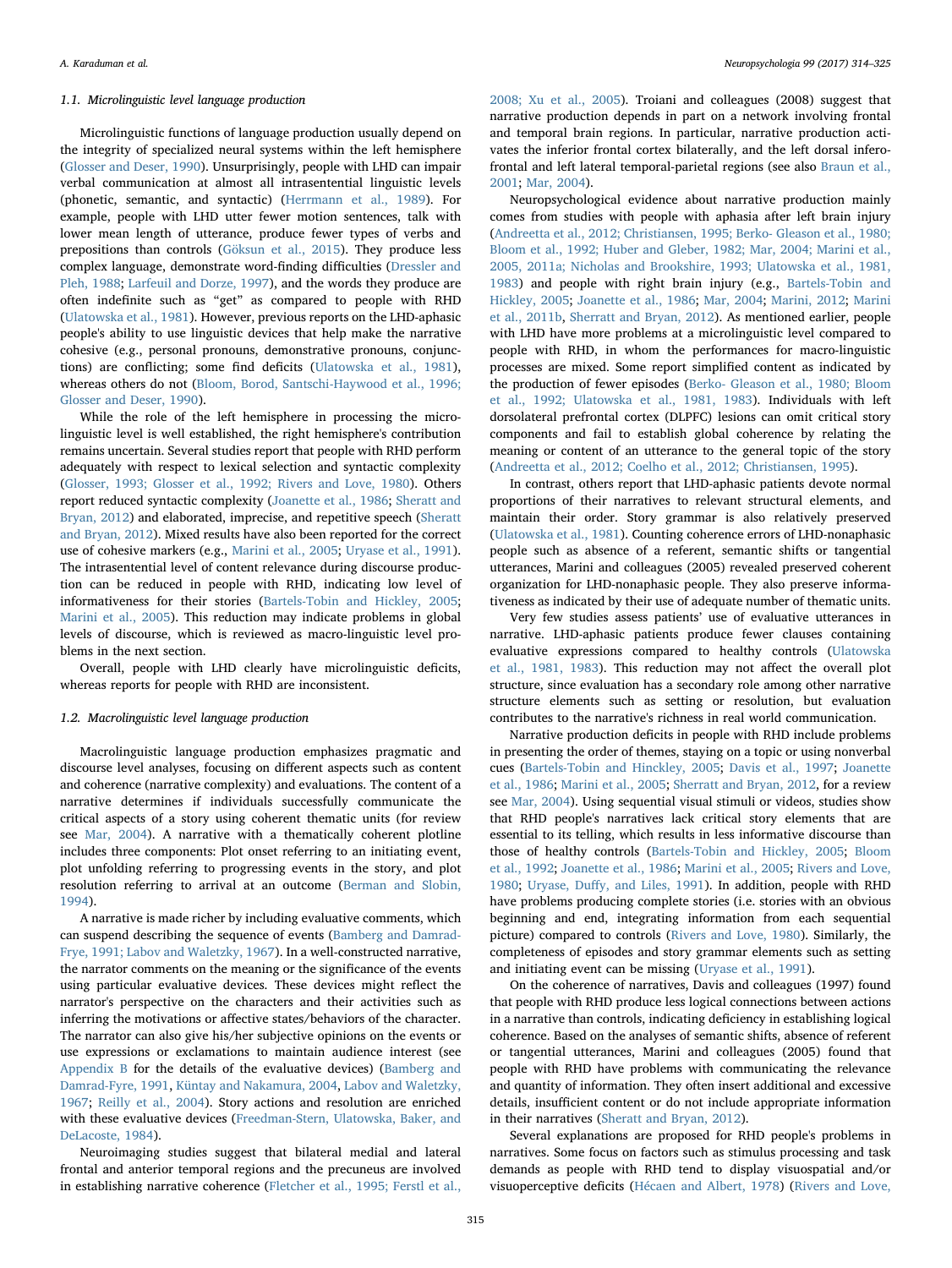[1980\)](#page-11-21). Marini and colleagues (2005) concluded that people with RHD have problems in organizing informational content and in retrieving a general story schema from pictorial but not from linguistic information (but see [Delis et al., 1983\)](#page-10-10). Another possibility that may contribute to the RHD people's discourse deficits is the inability to capture emotional nuances and interpret the emotional importance of pictured scenes (e.g., [Cicone et al., 1980;](#page-10-11) [DeKosky et al., 1980](#page-10-12); [Moscovitch, 1983](#page-11-23)). Consistent with this interpretation, Bloom and colleagues (1992) reported specific reduction in the production of emotional content relative to neutral/procedural and visual-spatial content, suggesting a distinctive role for the right hemisphere in verbally expressing emotions.

### 1.3. The present study

Despite accumulating evidence on macrolinguistic level language production abilities for both people with LHD and RHD, results are not conclusive for either group (e.g., [Delis et al., 1983;](#page-10-10) [Marini et al., 2005](#page-11-3)). In addition, research on aphasia has mainly focused on the production of relatively concrete and factual information while the way the narrator conveys her particular stance or viewpoint on this information and how she engages the audience is understudied [\(Armstrong and](#page-10-13) [Ulatowska, 2007](#page-10-13)). Only a few studies examine the evaluative aspect of narration in LHD-aphasic people (e.g., [Ulatowska, 1981;](#page-11-4) 1983) or people with RHD (but see [Bloom et al., 1992;](#page-10-9) [Cimino et al., 1991](#page-10-14)). Finally, these studies consider left and right brain injured people as whole groups, and do not consider specific areas of vulnerability within hemisphere.

In this study, we will investigate how narrative complexity and richness can be affected by unilateral brain injury. Beyond laterality, we asked whether specific lesion locations are associated with impairments in narrative complexity and the evaluation of narratives and whether microlinguistic and macrolinguistic deficits are related.

We predicted that people with RHD would be less likely to include basic story components into narratives than control participants. LHD people's narratives may be impaired. However, compared to RHD people's narratives, they would not have reduced informative components as a primary deficit.

LHD people's use of evaluative devices would be impaired based on previous reports. We also predicted that the use of affective states and behaviors as a specific subgroup of evaluative devices might differentiate the RHD group from controls because of impairments in extracting emotional information from visual stimuli (e.g., [Bloom](#page-10-9) [et al., 1992](#page-10-9)).

Finally, to investigate individual cases who could have impairments in expressing narrative complexity and evaluation, we applied "Bayesian analysis for a simple difference" [\(Crawford et al., 2010](#page-10-15)). This case analytic method applies Bayesian Monte Carlo methods to determine whether a subjects' performance is an observation from the control population, as stated by the null hypothesis. If the test indicates that the patient's score is significantly below the average scores of control participants, the null hypothesis can be rejected ([Ianni et al.,](#page-11-24) [2014\)](#page-11-24). For the unilateral brain damaged participants who perform abnormally on a given dependent variable, we report lesion overlays to characterize specific lesions associated with poor performance.

### 2. Material and methods

### 2.1. Participants

Participants were enrolled from the Focal Lesion Subject Database at the University of Pennsylvania ([Fellows et al., 2008\)](#page-11-25). Eighteen people with LHD and 18 people with RHD were included in the study. They were not chosen based on specific lesion locations or behavioral criteria. [Fig. 1](#page-3-0) displays lesion overlap maps of participants. The patients did not have a history of other neurological disorders, psychiatric

disorders, or substance abuse. People with LHD ranged in age from 37 to 79 ( $M = 64.28$ ,  $SD = 11.75$ , 10 females) and people with RHD ranged in age from 45 to 87 ( $M = 63.33$ ,  $SD = 12.4$ , 12 females). The people with LHD and RHD had an average of 13.56  $(SD = 2.01)$  and 15  $(SD)$ =3.33) years of education, respectively. People with LHD and RHD did not differ in lesion size,  $p > .05$ . Thirteen age-matched (range: 38–77,  $M = 60.85$ ,  $SD = 11.05$ , 9 females) older adults served as a healthy control group. They had an average of 16  $(SD = 2.04)$  years of education. Education level was significantly different among groups,  $F(2, 46) = 3.49$ ,  $p = .04$ ,  $\eta^2 = .13$ . People with LHD (M = 13.56, SD  $=2.01$ ) had fewer years of education than the controls (*M =*16, *SD*)  $=$  2.12). All RHD and control participants were right-handed and one LHD participant was left-handed. All participants were native Englishspeakers. We limited our participants to individuals with a minimum of 10 years of education. All participants provided written informed consent in accordance with the policies of the University of Pennsylvania's Institutional Review Board. Participants received \$15/h for volunteering their time.

#### 2.2. Materials and procedure

### 2.2.1. Neuropsychological tasks

People with LHD and RHD were administered the language comprehension and language production subtests of the Western Aphasia Battery (WAB; [Kertesz, 1982](#page-11-26)). They were also administered the Object and Action Naming Battery (OANB; [Druks, 2000](#page-11-27)). In this task, participants named 50 pictures of actions and 81 pictures of objects. The neuropsychological tests were administered on a different session either before or after the narrative task.

### 2.2.2. Narrative task

The participants were presented with the 24-page wordless children's picture book, Frog, Where Are You? [\(Mayer, 1969](#page-11-28)) and asked to tell a story to the experimenter. The story is about a boy and his dog, searching for their frog. While they are searching for the frog, the boy and the dog have a series of adventures such as encountering a groundhog, a hive of bees, an owl, and a deer. At the end of the story, they find the lost frog with a female frog and several baby frogs. The boy and the dog take one of the babies as their new pet frog while waving goodbye to the frog family. The book contains no words and has been used to elicit narratives in more than 70 languages and in diverse populations including patients (e.g., [Ash et al., 2006](#page-10-16); [Berman and](#page-10-4) [Slobin, 1994;](#page-10-4) [Reilly et al., 1998, 2004](#page-11-29)). In addition to the series of temporally sequenced complex events with sketched drawings, the book requires narrators to make inferences about the characters' relationships, thoughts, feelings, and motivations throughout the story, providing appropriate stimuli for the investigation of evaluative language [\(Küntay and Nakamura, 2004; Reilly et al., 2004\)](#page-11-14).

Before beginning to tell the story, participants looked through and familiarized themselves with the book. When ready, they started from the beginning and described the story page by page. Sessions were videotaped for further transcriptions of speech. The neuropsychological tasks were administered on a different testing session either before or after the experimental task.

### 2.3. Coding

Narratives were transcribed word by word by native English speakers. First, event chunks were coded for general features of language production: the number of utterances, the number of words, mean length of utterance (MLU), and the number of nouns and verbs. An utterance was defined as a T-unit that consisted of an independent clause and all clauses or phrases on it (Hunt, 1965). When two independent clauses conjoined by the connective "and", they were counted as two utterances. MLU was defined as total number of words per utterance ([Marini et al., 2008\)](#page-11-30). Number of words included all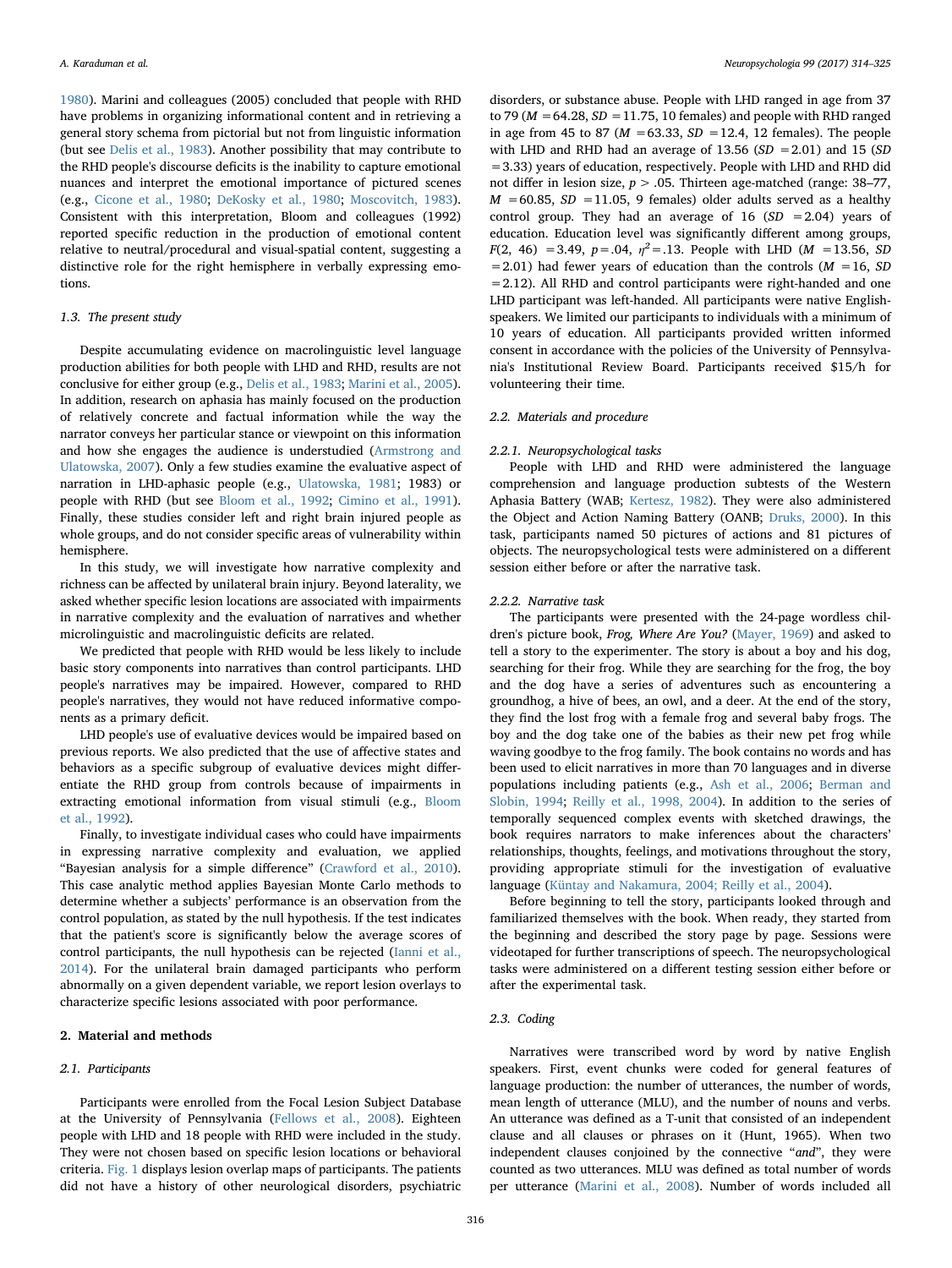<span id="page-3-0"></span>

Fig. 1. Coverage map indicating the lesion locations for all participants with brain damage. The colored scale represents the number of lesions for each pixel.

complete words (repetitions were included). All nouns and verbs (inflected verbs, infinitives, and participles) were also counted (see [Ash et al., 2006](#page-10-16) for details of speech coding).

Second, the transcriptions were coded for the narrative complexity based on the criteria discussed in [Berman and Slobin \(1994\),](#page-10-4) [Köksal](#page-11-31) [\(2011\).](#page-11-31) Definition and examples of coding for narrative complexity is provided in [Appendix A.](#page-9-0) The narratives were coded for the three main plot components including plot onset, plot unfolding and plot resolution:

- 1) The plot onset component was scored based on the presence of the following sub-components: The precedent event (e.g., the boy wakes up), temporal location (in the morning/evening), characters (the boy, the dog, the frog), main characters' finding out that something has happened to the frog (e.g., the boy noticed that the frog had gone missing), inference about the frog's disappearance (e.g., the frog escaped the fishbowl) and the response of the protagonist (e.g., the boy was shocked). Thus, one can obtain a score from 0 to 8.
- 2) The plot unfolding component included the following sub-components: looking for the lost frog in the home, interaction with bees, with gopher, with owl, with deer and falling down into the lake. The narration of these subcomponents determined the score that ranged from 0 to 6.
- 3) The plot resolution component was scored based on the reference to finding the lost frog by the protagonists and the presence of this component received 1 point.

In addition to these three plot components, the narratives were also coded for the search theme to examine the degree to which the subjects understood the motivation for the boy's actions and the overall theme of the story. We coded 1) whether the subject explicitly mentioned that the frog was missing and that the boy was searching for it (the scores ranged from 0 to 2: 1 point for mentioning each of these two aspects), and 2) whether the search theme was reiterated later in the story: The subjects received 0 points for no additional mention, 1 point for one or two additional mentions and 2 points for multiple additional mentions. This analysis of reiteration of the search theme indicated the extent to which the subjects understood the boy's continuing behavior [\(Reilly](#page-11-29) [et al., 1998](#page-11-29)).

Third, to examine the extent to which subjects evaluated the content of their narratives, we coded the use of specific evaluative devices

(cognitive inferences, social engagement devices, references to affective states or behaviors, enrichment expressions, hedges and evaluative remarks) by adapting and combining the schemes used by Reilly and colleagues (2004), [Küntay and Nakamura \(2004\),](#page-11-14) and Bamberg and Damrad-Fyre (1991). [Appendix B](#page-10-6) presents explanations of these categories and examples from our data. A total evaluation score was obtained by summing across all of the scores from subcategories for each subject.

In addition, an evaluative diversity score was obtained, indicating the range of evaluation subcategories produced in the narrative by assigning 1 to used subcategories and 0 to the unused categories. Thus, the possible score for evaluative diversity ranged from 0 to 5.

### 2.4. Reliability

Two independent transcribers checked all the transcriptions. To establish reliability, a second person coded randomly selected narratives of 9 out of 36 participants with unilateral brain damage (25%) and 5 healthy controls out of 13 (38.5%) for both narrative complexity and evaluation measures. For narrative complexity, agreement between coders was 98% and for the evaluative devices it was 95%. Agreement for the subcategories of evaluative devices was as follows: Cognitive inferences: 100%, social engagement: 90%, references to affective states and behaviors: 99%, enrichment expressions: 98%, hedges 99%, evaluative remarks 94%.

### 3. Results

### 3.1. Neuropsychological analyses

Most people with LHD and RHD in this study were not severely impaired (only 6 participants were categorized as having anomic aphasia and 1 participant was categorized as having Wernike's aphasia based on WAB classification. These participants were all in the LHD group). The WAB scores were lower for the people with LHD compared to the people with RHD,  $F(1, 29) = 6.802$ ,  $p = .014$ ,  $\eta^2 = .19$  $(M<sub>LHD</sub>=91.75$  and  $M<sub>RHD</sub>=97.94$ ). The groups did not differ significantly in terms of naming objects and actions,  $F(1, 27) = 2.007$ ,  $p = .168$ ,  $\eta^2 = .07$  and  $F(1, 28) = 1.428$ ,  $p = .242$ ,  $\eta^2 = .05$ , respectively (see [Table 1,](#page-4-0) for CIs see [Table 6](#page-7-0)) ([Tables 2, 3, 4, 5 and 6\)](#page-5-0).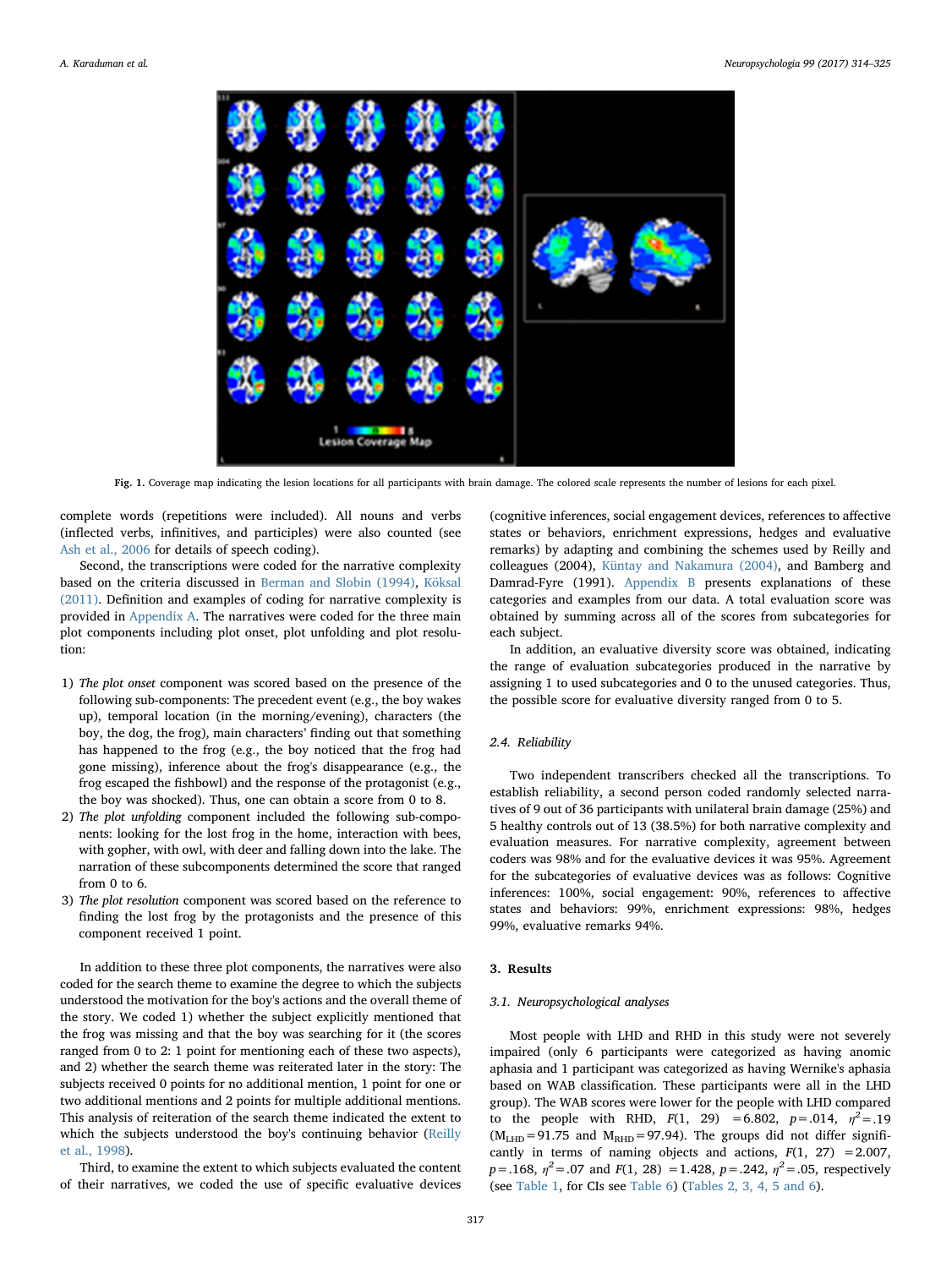#### <span id="page-4-0"></span>Table 1

Demographic and neuropsychological data of people with LHD and RHD.

| Patient            | Gender       | Age | Education<br>(years) | Lesion<br>Side | Location       | <b>Lesion Size</b><br>(# of voxels) | Cause      | Chronicity               | <b>WAB</b><br>(AQ)       | <b>OANB</b><br>(Action)  | <b>OANB</b><br>(Object)  |
|--------------------|--------------|-----|----------------------|----------------|----------------|-------------------------------------|------------|--------------------------|--------------------------|--------------------------|--------------------------|
| LT_85              | F            | 63  | 15                   | L              | I              | 13079                               | Stroke     | 177                      | 98.8                     | 100                      | 98.8                     |
| CD <sub>_141</sub> | $\mathbf F$  | 52  | 16                   | L              | T              | 21605                               | Stroke     | 143                      | 98.8                     | 100                      | 96                       |
| KG_215             | M            | 61  | 14                   | L              | F              | 17422                               | Stroke     | 145                      | 94.4                     | 96                       | 93.8                     |
| TO_221             | F            | 77  | 13                   | L              | $\mathbf O$    | 5886                                | Stroke     | 160                      | 100                      | 100                      | 100                      |
| BC_236             | M            | 65  | 18                   | L              | ${\rm FP}$     | 155982                              | Stroke     | 210                      | 80.8                     | 88                       | 94                       |
| XK_342             | F            | 57  | 12                   | L              | OT             | 42144                               | Stroke     | 125                      | 91.4                     | 94                       | 93                       |
| TD 360             | $\mathbf M$  | 58  | 12                   | L              | T BG           | 38063                               | Stroke     | 118                      | 65.3                     | 52                       | 28                       |
| IG 363             | М            | 74  | 16                   | L              | $\rm F$        | 16845                               | Stroke     | 117                      | 91.4                     | 96                       | 95                       |
| KD_493             | M            | 68  | 14                   | L              | T              | 22404                               | Aneurysm   | 101                      | 92.1                     | 98                       | 95                       |
| DR 529             | $\mathbf F$  | 66  | 12                   | L              | PA F           | 8969                                | Stroke     | 100                      | 94.9                     | 94                       | 90.1                     |
| DR 565             | $\mathbf F$  | 53  | 12                   | L              | PA F           | 14517                               | Aneurysm   | 103                      | 99.8                     | 98                       | 97.5                     |
| MC_577             | $\mathbf F$  | 79  | 11                   | L              | C              | 4191                                | Stroke     | 50                       | 85.3                     | 82                       | 79                       |
| NS_604             | F            | 37  | 12                   | L              | PO             | 79231                               | <b>AVM</b> | 113                      | 100                      | 100                      | 98                       |
| <b>UD_618</b>      | M            | 77  | 15                   | L              | ${\bf F}$      | 48743                               | Stroke     | 47                       | 89.4                     | 76                       | 85                       |
| KM 642             | M            | 77  | 12                   | L              | $\mathbf{P}$   | 7996                                | Stroke     | 109                      | 96.8                     | 94                       | 98                       |
| MR_644             | $\mathbf F$  | 74  | 12                   | L              | C              | $\overline{a}$                      | Stroke     | ÷,                       | ÷                        | ÷                        | ÷,                       |
| CC 749             | $\mathbf F$  | 71  | 12                   | L              | $\overline{P}$ | 34266                               | Stroke     | 50                       | 88.8                     | -                        | $\overline{\phantom{0}}$ |
| FC_83              | M            | 70  | 12                   | $\mathbb R$    | <b>FTP</b>     | 8040                                | Stroke     | 169                      | 99.8                     | 96                       | 98                       |
| MB_101             | F            | 58  | 18                   | $\mathbb R$    | T BG           | 10543                               | Stroke     | 426                      | 98.4                     | 98                       | 98                       |
| NC_112             | F            | 48  | 16                   | $\mathbb R$    | $\mathbf O$    | 4733                                | Stroke     | 178                      | 100                      | 98                       | $\overline{\phantom{0}}$ |
| HX_252             | M            | 77  | 12                   | ${\bf R}$      | <b>MCA</b>     | $\overline{\phantom{0}}$            | Stroke     | $\overline{\phantom{0}}$ | 94.6                     | 78                       | 85                       |
| RT_309             | $\mathbf F$  | 66  | 21                   | ${\bf R}$      | T              | 79691                               | Hematoma   | 128                      | $\overline{\phantom{0}}$ | $\overline{\phantom{0}}$ | $\overline{\phantom{0}}$ |
| DF_316             | $\mathbf F$  | 87  | 12                   | ${\bf R}$      | $\mathbf{P}$   | 2981                                | Stroke     | 126                      | 97.1                     | 88                       | 93                       |
| DC_392             | M            | 56  | 10                   | ${\bf R}$      | PT             | 39068                               | Stroke     | 108                      | 97.6                     | 98                       | 95                       |
| DX_444             | F            | 80  | 12                   | ${\bf R}$      | PT             | 41172                               | Stroke     | 106                      | 95.5                     | 94                       | 93                       |
| <b>TS 474</b>      | F            | 51  | 11                   | ${\bf R}$      | ${\bf P}$      | 22208                               | Stroke     | 100                      | 95.1                     | 98                       | 95                       |
| <b>UD 550</b>      | $\mathbf{F}$ | 47  | 16                   | ${\bf R}$      | $\mathsf C$    | -                                   | Stroke     | -                        | $\overline{\phantom{0}}$ | $\overline{\phantom{0}}$ | $\overline{\phantom{0}}$ |
| NS_569             | F            | 72  | 18                   | ${\bf R}$      | FT BG          | 37366                               | Stroke     | 77                       | 100                      | 100                      | 99                       |
| DG_592             | F            | 45  | 12                   | $\mathbb R$    | PT             | 130552                              | Stroke     | 127                      | 97.8                     | 98                       | 98                       |
| KG_593             | $\mathbf F$  | 49  | 12                   | ${\bf R}$      | FTP BG         | 170128                              | Stroke     | 58                       | 100                      | 90                       | 95                       |
| KS_605             | М            | 63  | 18                   | ${\bf R}$      | C              | 23217                               | Stroke     | 76                       | 98.8                     | 100                      | 100                      |
| ND_640             | F            | 70  | 18                   | $\mathbb R$    | PT             | 64603                               | Stroke     | 54                       | 96.8                     | 100                      | 100                      |
| CS_657             | М            | 75  | 18                   | ${\bf R}$      | PO             | 33568                               | Stroke     | 43                       | 99.2                     | 98                       | 100                      |
| KN_675             | M            | 64  | 18                   | $\mathbb R$    | FT             | 23779                               | Stroke     | 32                       | -                        | -                        | $\overline{\phantom{0}}$ |
| MN_738             | F            | 62  | 16                   | ${\bf R}$      | C              | 32154                               | Stroke     | 25                       | 98.4                     | 100                      | 100                      |
| DD_755             | F            | 48  | 16                   | L              | $\mathsf C$    | -                                   | Stroke     | $\overline{\phantom{0}}$ | -                        | ÷,                       | ÷                        |

Key: F: Frontal; T: Temporal; P: Parietal; O: Occipital; BG: Basal Ganglia; C: Cerebellum; I: Insula; Pe: Perisylvian; PA: Pericallosal artery; ACA: Anterior Cerebral Artery; MCA: Middle Cerebral Artery; AVM: arteriovenous malformations. WAB- AQ indicates a composite language score with a maximum possible score of 100. OANB (action) and OANB (object) demonstrate knowledge of verbs and nouns with a maximum possible score of 100.

#### 3.2. Narrative length measures

No main effect of group was found for the total number of utterances they produced  $(F(2, 46) = .557, p = .577, \eta^2 = .02)$  or the number of words,  $(F(2, 46) = 1.814, p = .174, \eta^2 = .07)$ , verbs,  $(F(2, 46)$ =2.697, p=.078,  $\eta^2$ =.11), and nouns they used, (F(2, 46) =1.790,  $p = .178$ ,  $\eta^2 = .07$ ) (for CIs see [Table 6\)](#page-7-0). However, the results revealed a significant difference in the mean length of utterance (MLU) score among groups,  $F(2, 46) = 7.175$ ,  $p = .002$ ,  $\eta^2 = .24$ . Bonferroni *t*-tests showed that the LHD people's MLU scores ( $M = 8.66$ ,  $SD = .88$ ) were significantly lower than the controls' ( $M = 10.42$ ,  $SD = 1.55$ ) ( $p = .001$ ). For people with LHD and RHD, the production of nouns in narratives positively correlated with Object and Action Naming Battery's object scores  $(r = .438, p = .017)$  (see [Table 2](#page-5-0)).

### 3.3. The narrative complexity

A univariate ANOVA indicated a main effect of group for narrative complexity,  $F(2, 46) = 3.555$ ,  $p = .037$ ,  $\eta^2 = .13$ . As shown in [Fig. 2,](#page-7-1) the LHD people's narratives included significantly fewer story components  $(M = 12.56, SD = 4.66)$  than the controls'  $(M = 16.31, SD = 1.25)$ , (Bonferroni,  $p = .032$ ). After controlling for education, narrative complexity did not differ significantly among groups,  $F(2, 45) = 2.063$ ,  $p = .139$ ,  $\eta^2 = .08$ . When the scores obtained from each plot component (plot onset, plot unfolding, and resolution) were analyzed separately, the results showed no differences among groups (plot onset:  $F(2, 46)$ ) =1.977,  $p = .15$ ,  $\eta^2 = .08$ , plot unfolding:  $F(2, 46) = 3.146$ ,  $p = .052$ ,

 $\eta^2 = .12$ , and resolution:  $F(2, 46) = 2.743$ ,  $p = .075$ ,  $\eta^2 = .11$ , respectively) (for CIs see [Table 6](#page-7-0)). However, a significant difference among groups was found in establishing and maintaining the story's search theme,  $F(2, 46) = 4.082$ ,  $p = .023$ ,  $\eta^2 = .15$ . The people with LHD established and maintained the story's search theme  $(M = 2.39, SD$  $=$ .31) significantly less often than the controls ( $M = 3.77$ ,  $SD = .37$ ) (Bonferroni,  $p = .02$ ). Yet, when we looked at each score alone (establishing the initial mention of the search theme and maintaining the theme), no difference was revealed for the initial mention of the search theme among groups,  $F(2, 46) = 2.110$ ,  $p = .133$ ,  $\eta^2 = .08$ . But a main effect of group was found for maintaining the search theme,  $F(2, 46)$ = 4.836,  $p = .012$ ,  $\eta^2 = .17$ . In particular, the people with LHD reiterated the search theme less often  $(M = 1, SD = .18)$  than the controls  $(M$  $=1.85, SD = .21$ ), (Bonferroni,  $p = .01$ ).

The narrative complexity was also tested at the level of individual patient using Bayesian single-case statistics. Results revealed that 7 people with LHD (out of 18) and 4 people with RHD (out of 18) were impaired in including story components in their narratives compared to the controls,  $p < .01$  (see [Table 3\)](#page-6-0). We then constructed a lesion overlap for these participants who were significantly impaired. As shown in [Fig. 3,](#page-8-0) these participants' lesions maximally overlapped in the right frontal lobe including the dorsolateral prefrontal cortex (DLPFC), both the anterior and superior temporal gyrus, the middle temporal gyrus, and the supramarginal gyrus; in the left hemisphere the middle, inferior and superior frontal gyrus, and left insula.

The narrative complexity score correlated positively with all the neuropsychological test scores; WAB ( $r = .582$ ,  $p = .001$ ), Object and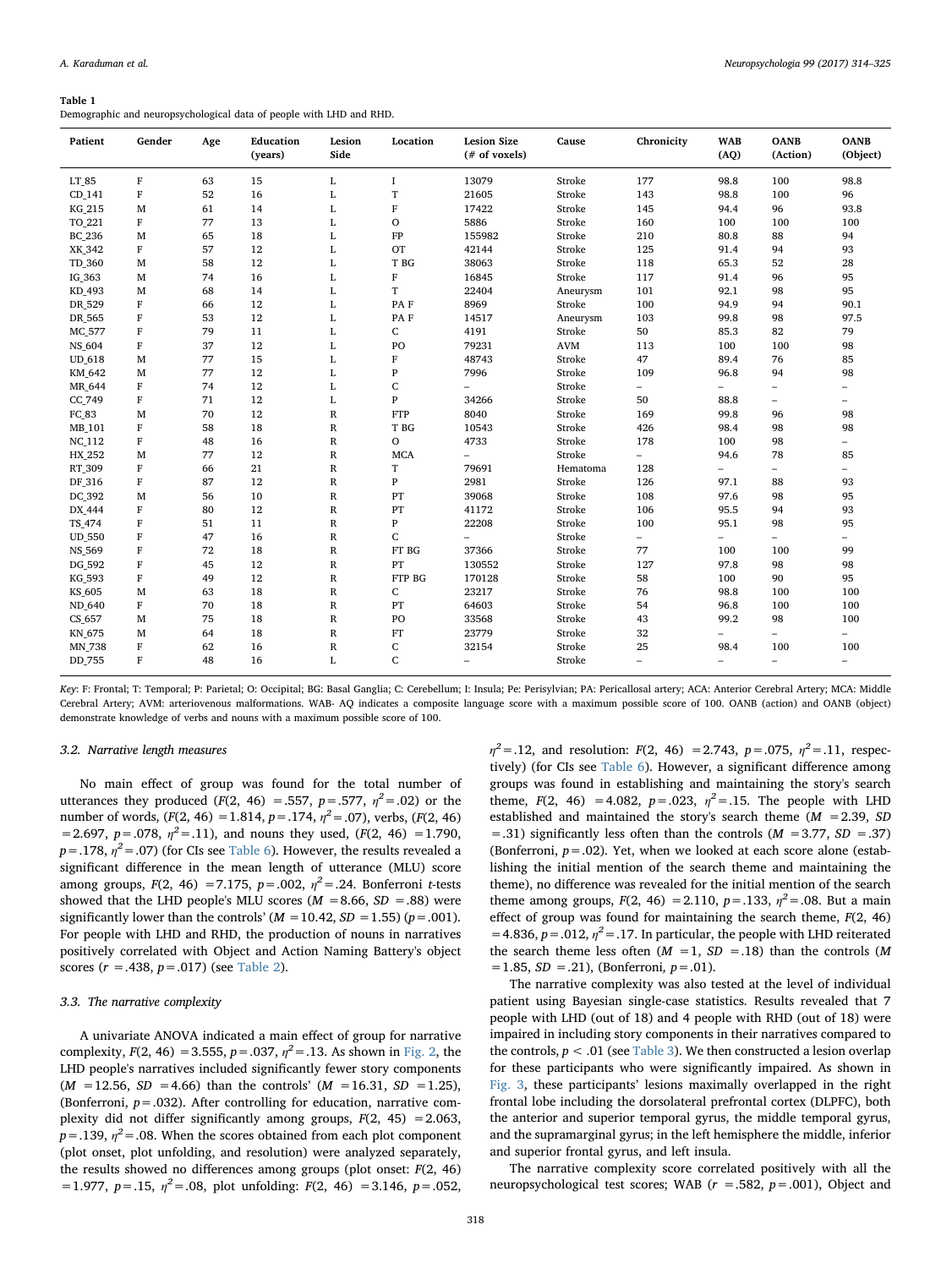### A. Karaduman et al. *Neuropsychologia 99 (2017) 314–325*

### <span id="page-5-0"></span>Table 2

Correlations between measures.

|                          |                                                                  | $\mathbf{2}$                            | 3                                       | $\overline{4}$                   | 5                                | 6                                       | $\boldsymbol{7}$                           | 8                                       | 9                                          | 10                                        | 11                                      | 12                                         | 13                                                 |
|--------------------------|------------------------------------------------------------------|-----------------------------------------|-----------------------------------------|----------------------------------|----------------------------------|-----------------------------------------|--------------------------------------------|-----------------------------------------|--------------------------------------------|-------------------------------------------|-----------------------------------------|--------------------------------------------|----------------------------------------------------|
| 1. WAB                   | $\boldsymbol{r}$<br>$\boldsymbol{N}$<br>95% C. I. Lower<br>Upper | .839 <sup>b</sup><br>30<br>.466<br>.966 | .874 <sup>b</sup><br>29<br>.524<br>.982 | $-.125$<br>30<br>$-.598$<br>.311 | .065<br>31<br>$-.462$<br>.247    | .131<br>31<br>$-.437$<br>.342           | .322<br>31<br>$-.391$<br>.640              | .152<br>31<br>$-.333$<br>.345           | .191<br>31<br>$-.134$<br>.395              | .582 <sup>b</sup><br>31<br>.084<br>.870   | .523 <sup>b</sup><br>31<br>.083<br>.783 | .386 <sup>a</sup><br>31<br>.077<br>.574    | .159<br>31<br>$-.187$<br>.524                      |
| 5. OANB_action           | r<br>$\boldsymbol{N}$<br>95% C. I. Lower<br>Upper                |                                         | .920 <sup>b</sup><br>29<br>.690<br>.985 | $-.101$<br>29<br>$-.449$<br>.156 | .053<br>30<br>$-.525$<br>.207    | .095<br>30<br>$-.469$<br>.323           | .360<br>30<br>$-.209$<br>.657              | .008<br>30<br>$-.468$<br>.200           | .096<br>30<br>$-.087$<br>.395              | .772 <sup>b</sup><br>30<br>.340<br>.887   | .684 <sup>b</sup><br>30<br>.348<br>.837 | .260<br>30<br>$-.177$<br>.517              | .042<br>30<br>$-.295$<br>.324                      |
| 9. OANB_object           | r<br>$\boldsymbol{N}$<br>95% C. I. Lower<br>Upper                |                                         |                                         | .027<br>28<br>$-.195$<br>.236    | .060<br>29<br>$-.512$<br>.261    | .142<br>29<br>$-.358$<br>.360           | .438 <sup>a</sup><br>29<br>$-.141$<br>.679 | $-.008$<br>29<br>$-.439$<br>.161        | .169<br>29<br>.035<br>.438                 | .643 <sup>b</sup><br>29<br>.224<br>.861   | .548 <sup>b</sup><br>29<br>.319<br>.801 | .277<br>29<br>$-.068$<br>.501              | .017<br>29<br>$-.372$<br>.268                      |
| 13. Lesion Size          | r<br>$\boldsymbol{N}$<br>95% C. I. Lower<br>Upper                |                                         |                                         |                                  | $-.026$<br>32<br>$-.321$<br>.328 | .031<br>32<br>$-.228$<br>.393           | .113<br>32<br>$-.177$<br>.451              | $-.193$<br>32<br>$-.468$<br>.102        | .146<br>32<br>$-.282$<br>.564              | $-.182$<br>32<br>$-.558$<br>.192          | $-.197$<br>32<br>$-.565$<br>.267        | $-.293$<br>32<br>$-.487$<br>.079           | $-.310$<br>32<br>$-.698$<br>.044                   |
| 17. Total Utterance      | r<br>$\boldsymbol{N}$<br>95% C. I. Lower<br>Upper                |                                         |                                         |                                  |                                  | .912 <sup>b</sup><br>49<br>.698<br>.936 | .695 <sup>b</sup><br>49<br>.160<br>.729    | $.875^{\rm b}$<br>49<br>.533<br>.930    | .352 <sup>a</sup><br>49<br>$-.324$<br>.499 | .153<br>49<br>$-.248$<br>.353             | $-.002$<br>49<br>$-.467$<br>.042        | .640 <sup>b</sup><br>49<br>.130<br>.688    | .233<br>49<br>$-.097$<br>.624                      |
| 21. Words                | $\boldsymbol{r}$<br>$\boldsymbol{N}$<br>95% C. I. Lower<br>Upper |                                         |                                         |                                  |                                  |                                         | .825 <sup>b</sup><br>49<br>.521<br>.849    | .914 <sup>b</sup><br>49<br>.535<br>.965 | .601 <sup>b</sup><br>49<br>.311<br>.801    | .230<br>49<br>$-.055$<br>.549             | .101<br>49<br>$-.313$<br>.341           | .721 <sup>b</sup><br>49<br>.290<br>.810    | .262<br>49<br>$-.111$<br>.575                      |
| 25. Nouns                | r<br>$\boldsymbol{N}$<br>95% C. I. Lower<br>Upper                |                                         |                                         |                                  |                                  |                                         |                                            | .651 <sup>b</sup><br>49<br>.166<br>.062 | .547 <sup>b</sup><br>49<br>.110<br>.373    | .340 <sup>a</sup><br>49<br>.160<br>.089   | .183<br>49<br>.186<br>$-.210$           | .437 <sup>b</sup><br>49<br>.191<br>$-.103$ | .011<br>49<br>.185<br>$-.394$                      |
| 29. Verbs                | $\boldsymbol{r}$<br>N<br>95% C. I. Lower<br>Upper                |                                         |                                         |                                  |                                  |                                         |                                            |                                         | .551 <sup>b</sup><br>49<br>$-.013$<br>.683 | .172<br>49<br>$-.316$<br>.407             | .046<br>49<br>$-.488$<br>.129           | .786 <sup>b</sup><br>49<br>.476<br>.845    | .353 <sup>a</sup><br>49<br>.028<br>.714            |
| 33. MLU                  | $\boldsymbol{r}$<br>$\boldsymbol{N}$<br>95% C. I. Lower<br>Upper |                                         |                                         |                                  |                                  |                                         |                                            |                                         |                                            | $.283$ <sup>a</sup><br>49<br>.133<br>.645 | .252<br>49<br>.049<br>.604              | .459 <sup>b</sup><br>49<br>.092<br>.664    | .253<br>49<br>$-.351$<br>.424                      |
| 37. Narrative Complexity | $\boldsymbol{r}$<br>N<br>95% C. I. Lower<br>Upper                |                                         |                                         |                                  |                                  |                                         |                                            |                                         |                                            |                                           | .927 <sup>b</sup><br>49<br>.797<br>.955 | .435 <sup>b</sup><br>49<br>.253<br>.681    | .211<br>49<br>$-.217$<br>.577                      |
| 41. Search Theme         | $\boldsymbol{r}$<br>$\boldsymbol{N}$<br>95% C. I. Lower<br>Upper |                                         |                                         |                                  |                                  |                                         |                                            |                                         |                                            |                                           |                                         | .369 <sup>b</sup><br>49<br>.074<br>.596    | .221<br>49<br>$-.288$<br>.602                      |
| 45. Evaluation           | $\boldsymbol{r}$<br>N<br>95% C. I. Lower<br>Upper                |                                         |                                         |                                  |                                  |                                         |                                            |                                         |                                            |                                           |                                         |                                            | .530 <sup>b</sup><br>49<br>.283<br>.754            |
| 49. Evaluative Diversity | $\boldsymbol{r}$<br>$\boldsymbol{N}$<br>95% C. I. Lower<br>Upper |                                         |                                         |                                  |                                  |                                         |                                            |                                         |                                            |                                           |                                         |                                            | $\mathbf{1}$<br>49<br>$\mathbf{1}$<br>$\mathbf{1}$ |

and 95% confidence intervals were derived from 1000 bootstrap samples.

<span id="page-5-2"></span><sup>a</sup> Correlation is significant at the .05 level (2-tailed).

<span id="page-5-1"></span><sup>b</sup> Correlation is significant at the .01 level (2-tailed).

Action Naming Battery's action ( $r = .772$ ,  $p < .001$ ) and object scores ( $r$  $=$ .643,  $p <$ .001). Significant positive correlations were also found between the narrative complexity scores and the production of nouns ( $r$ =.34,  $p = .017$ ), and MLU scores ( $r = .283$ ,  $p = .049$ ) (see [Table 2](#page-5-0)).

In sum, the results indicated poorer performance for the people with LHD as a group in narrative complexity compared to the controls. When education level was controlled, this difference was not significant. However, people with LHD were deficient in maintaining the stories' overall theme. Single case analyses revealed more granular findings.

Lesions in the frontotemporal regions of the right hemisphere and frontal regions in the left hemisphere were linked to decreased complexity in narration.

### 3.4. The evaluation of the story

A univariate ANOVA indicated no difference among groups for evaluative diversity,  $F(2, 46) = 1.684$ ,  $p = .197$ ,  $\eta^2 = .07$  (for CIs see [Table 6](#page-7-0)). Since the groups' stories did not differ significantly in length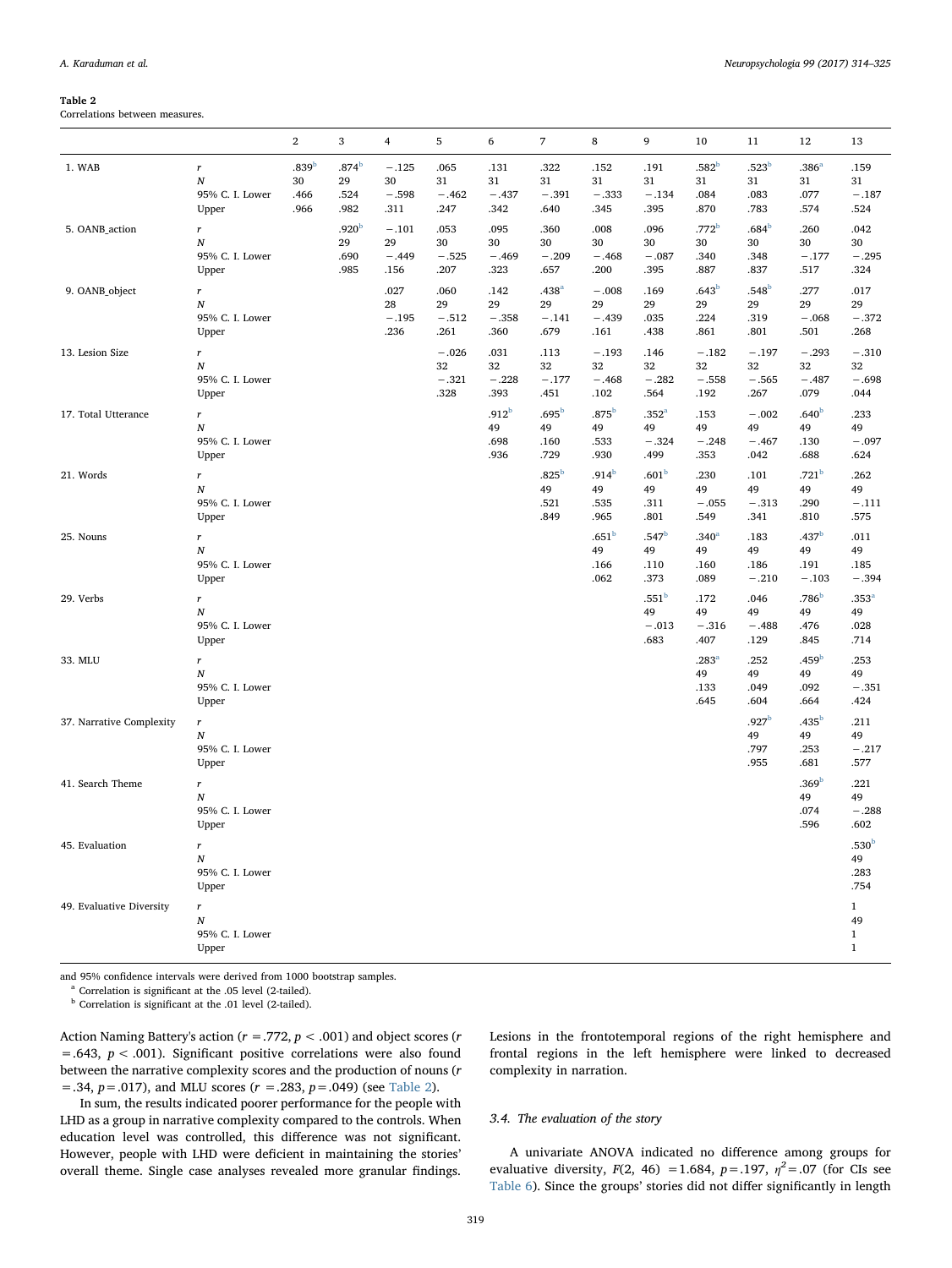#### <span id="page-6-0"></span>Table 3

Single case statistics profile of people with LHD and RHD for narrative complexity.

| Control Sample |       | Patients  |             |                     |        |           |                   |                                                                   |                        |  |
|----------------|-------|-----------|-------------|---------------------|--------|-----------|-------------------|-------------------------------------------------------------------|------------------------|--|
|                |       |           |             |                     |        |           | Significance Test | Estimated % of control population obtaining lower score than case |                        |  |
|                |       |           |             |                     |        |           |                   |                                                                   |                        |  |
| n              | Mean  | <b>SD</b> | Lesion Side | ID                  | Scores | t         | $\boldsymbol{p}$  | Point $(\%)$                                                      | 95% CI lower limit (%) |  |
| 13             | 16.31 | 1.25      | Left        | TD 360              | 3      | $-10.261$ | .000              | .00                                                               | .00                    |  |
|                |       |           |             | MC_577              | 5      | $-8.719$  | .000              | .00                                                               | .00                    |  |
|                |       |           |             | <b>UD 618</b>       | 6      | $-7.948$  | .000              | .00                                                               | .00                    |  |
|                |       |           |             | CC_749              | 6      | $-7.948$  | .000              | .00                                                               | .00                    |  |
|                |       |           |             | IG_363              | 9      | $-5.635$  | .000              | .01                                                               | .00                    |  |
|                |       |           |             | KM_642              | 12     | $-3.323$  | .006              | .30                                                               | .00                    |  |
|                |       |           |             | KD <sub>-</sub> 493 | 12     | $-3.323$  | .006              | .30                                                               | .00                    |  |
|                |       |           | Right       | HX 252              | 2      | $-11.032$ | .000              | .00                                                               | .00                    |  |
|                |       |           |             | KG_593              | 7      | $-7.177$  | .000              | .00                                                               | .00                    |  |
|                |       |           |             | RT_309              | 10     | $-4.864$  | .000              | .02                                                               | .00                    |  |
|                |       |           |             | DX_444              | 11     | $-4.093$  | .001              | .07                                                               | .00                    |  |

<span id="page-6-1"></span>Table 4

Production of evaluative devices (1, Control,  $n = 13$ ; 2, LHD,  $n = 18$ ; 3, RHD,  $n = 18$ ).

|                                | Group          | Mean           | <b>SD</b> | Range    |
|--------------------------------|----------------|----------------|-----------|----------|
| Cognitive inferences           | $\mathbf{1}$   | 11.62          | 5.58      | $3 - 24$ |
|                                | 2              | 8.33           | 6.43      | $0 - 27$ |
|                                | 3              | 11.28          | 5.83      | $1 - 20$ |
| Social engagement              | $\mathbf{1}$   | 3.54           | 4.61      | $0 - 13$ |
|                                | $\overline{2}$ | 1.33           | 1.78      | $0 - 7$  |
|                                | 3              | 2.39           | 3.07      | $0 - 9$  |
| Affective states and behaviors | $\mathbf{1}$   | 4.7            | 3.17      | $2 - 14$ |
|                                | 2              | 2.89           | 2.54      | $0 - 10$ |
|                                | 3              | 3.67           | 2.87      | $0 - 12$ |
| Enrichment expressions         | $\mathbf{1}$   | 6.38           | 2.72      | $3 - 13$ |
|                                | 2              | $\overline{4}$ | 2.5       | $0 - 10$ |
|                                | 3              | 7.39           | 5.5       | $1 - 18$ |
| Hedges                         | $\mathbf{1}$   | 10.92          | 7.98      | $3 - 27$ |
|                                | $\overline{2}$ | 4.94           | 3.92      | $0 - 12$ |
|                                | 3              | 7.11           | 6.25      | $0 - 23$ |
| Evaluative remarks             | $\mathbf{1}$   | .69            | 1.03      | $0 - 3$  |
|                                | $\overline{2}$ | .28            | .46       | $0 - 1$  |
|                                | 3              | .94            | 1.98      | $0 - 8$  |

as measured by the total number of utterance, the evaluation scores were analyzed as total raw scores rather than dividing the total number of evaluative devices by the total number of utterances for each subject. Yet, a significant main effect of group on the production of evaluative devices was revealed,  $F(2, 46) = 4.412$ ,  $p = .018$ ,  $\eta^2 = .16$  (see [Fig. 4](#page-8-1)). The people with LHD produced fewer evaluative devices  $(M = 21.78$ ,  $SD = 13.84$ ) than controls ( $M = 37.85$ ,  $SD = 13.78$ ), (Bonferroni,  $p = .021$ ).

Further analyses on subcategories of evaluative devices revealed no significant difference among groups for cognitive inferences,  $F(2, 46)$ 

 $=1.521, p=.229, \eta^2=.06$ , social engagement devices,  $F(2, 46) = 1.808$ ,  $p = .176$ ,  $\eta^2 = .07$ , references to affective states and behaviors,  $F(2, 46)$ =1.524,  $p = 0.229$ ,  $\eta^2 = 0.06$ , and evaluative remarks,  $F(2, 46) = 1.121$ ,  $p = .335$ ,  $\eta^2 = .05$  (for CIs see [Table 6](#page-7-0)). However, the use of enrichment devices differed among groups,  $F(2, 46) = 3.499$ ,  $p = .039$ ,  $\eta^2 = .13$ . The people with LHD produced fewer enrichment devices  $(M = 4, SD)$ = 2.50) than the people with RHD ( $M = 7.39$ ,  $SD = 5.50$ ), (Bonferroni,  $p = .039$ ). The use of hedges also differed among groups,  $p = .033$ ,  $\eta^2$  = .14. The people with LHD produced fewer hedges (M = 4.94, SD =3.92) than the controls ( $M = 10.92$ ,  $SD = 7.98$ ), (Bonferroni,  $p = .028$ ) (see [Table 4\)](#page-6-1).

Application of the Bayesian test revealed only 2 people with LHD who were impaired in including story components in their narratives,  $p < .05$  (see [Table 5\)](#page-6-2).

The use of evaluative devices correlated positively with WAB scores  $(r = .386, p = .032)$ , the production of total utterance  $(r = .64, p = .032)$  $p < .001$ ), word ( $r = .721$ ,  $p < .001$ ), noun ( $r = .437$ ,  $p = .002$ ), verb  $(r = .786, p < .001)$ , and the MLU scores  $(r = .459, p = .001)$ . A significant correlation was also found between the use of evaluative devices and the narrative complexity ( $r = .435$ ,  $p = .002$ ). The evaluative diversity scores were positively correlated with verb production (r  $=$ .353,  $p = .013$ ) (see [Table 2\)](#page-5-0).

### 4. Discussion

The purpose of the study was to investigate the neural underpinnings of macrolinguistic level language production by focusing on complexity and the use of evaluative devices in narration. First, we found that LHD people's narratives were less complex as indicated by fewer story components included in their narratives compared to control participants, but this effect was influenced by LHD people's education level. However, lesions to the left middle, inferior and superior frontal gyrus, and left insula were linked to poorer perfor-

<span id="page-6-2"></span>

| Table 5        | Single case statistics profile of people with LHD and RHD for evaluative devices. |
|----------------|-----------------------------------------------------------------------------------|
| Control Sample | Patients                                                                          |

|    | $50.11101$ balled $50$ |       | 100000000   |                  |        |                      |                   |              |                                                                   |
|----|------------------------|-------|-------------|------------------|--------|----------------------|-------------------|--------------|-------------------------------------------------------------------|
|    |                        |       |             |                  |        |                      | Significance Test |              | Estimated % of control population obtaining lower score than case |
| n  | Mean                   | SD    | Lesion Side | ID               | Scores | t                    | D                 | Point $(\%)$ | 95% CI lower limit (%)                                            |
| 13 | 37.85                  | 13.78 | Left        | TD 360<br>IG 363 | 6<br>0 | $-2.227$<br>$-2.647$ | .046<br>.021      | 2.29<br>1.07 | .04<br>.00                                                        |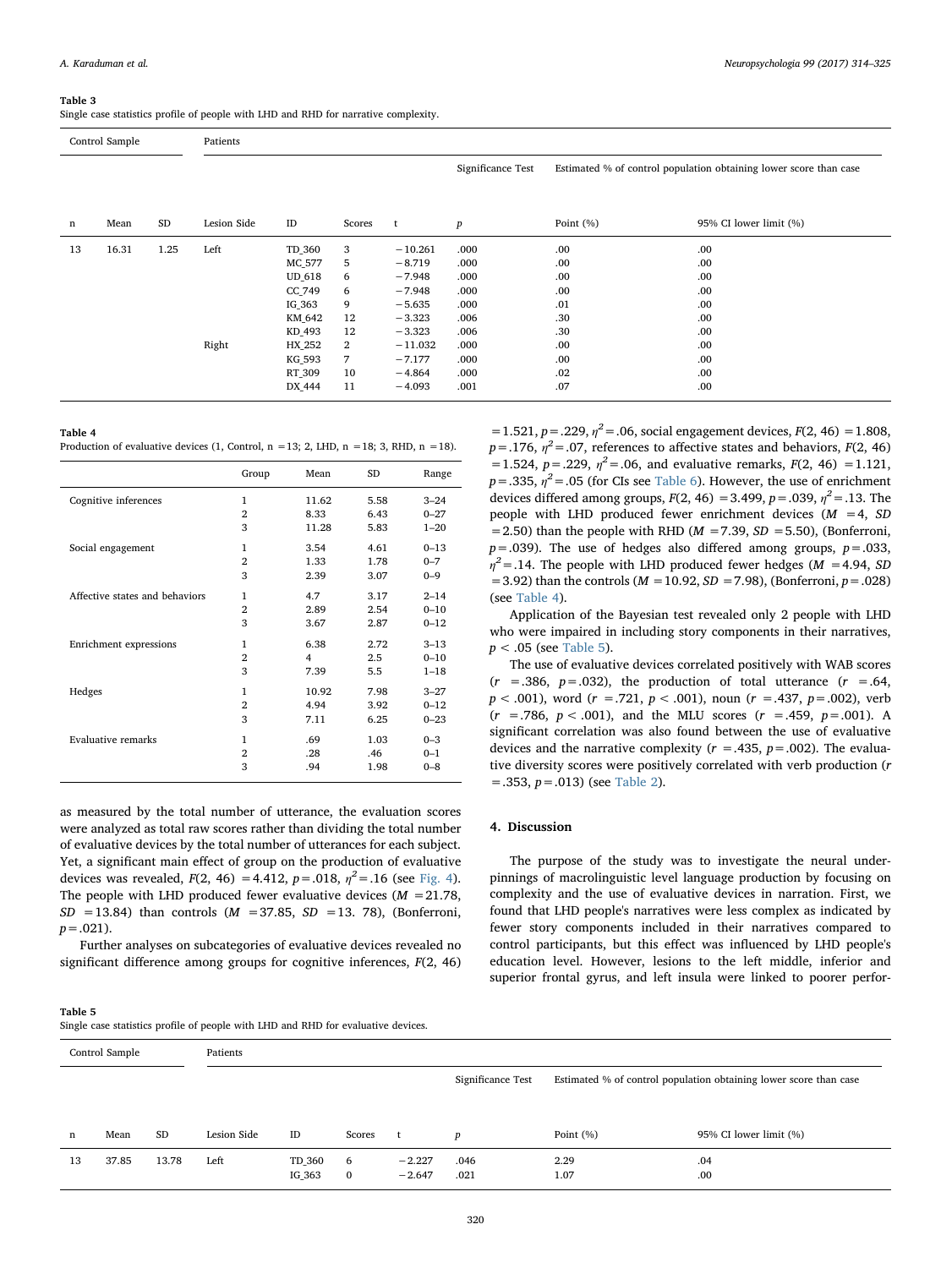#### <span id="page-7-0"></span>Table 6

Confidence intervals for all F statistics presented, 95% confidence intervals were derived from 1000 bootstrap samples.

|                                | Control-left |             | Control-right |             | Left-right  |             |  |
|--------------------------------|--------------|-------------|---------------|-------------|-------------|-------------|--|
|                                | Lower-bound  | Upper-bound | Lower-bound   | Upper-bound | Lower-bound | Upper-bound |  |
| <b>WAB</b>                     |              |             |               |             | $-11.226$   | $-2.033$    |  |
| <b>OANB</b> action             |              |             |               |             | $-11.926$   | 1.903       |  |
| OANB_object                    |              |             |               |             | $-17.251$   | $-.053$     |  |
| Total utterance                | $-4.011$     | 12.327      | $-8.149$      | 9.754       | $-11.136$   | 4.499       |  |
| Words                          | $-5.712$     | 166.699     | $-78.132$     | 107.624     | $-143.912$  | 21.392      |  |
| Nouns                          | $-2.423$     | 27.208      | $-23.813$     | 13.017      | $-35.995$   | 2.227       |  |
| Verbs                          | 1.414        | 31.320      | $-7.962$      | 21.200      | $-22.321$   | 2.388       |  |
| <b>MLU</b>                     | .842         | 2.786       | .027          | 2.160       | $-1.445$    | $-.020$     |  |
| Narrative complexity           | 1.583        | 6.175       | .250          | 4.227       | $-4.389$    | 1.263       |  |
| Plot onset                     | .233         | 2.105       | .048          | 1.930       | $-1.434$    | .965        |  |
| Plot unfolding                 | .296         | 1.590       | $-.212$       | .953        | $-1.400$    | .136        |  |
| Plot resolution                | .118         | .579        | .053          | .438        | $-.407$     | .186        |  |
| Search theme                   | .626         | 2.250       | .062          | 1.472       | $-1.768$    | .265        |  |
| Establishing search theme      | .084         | 1.008       | $-.036$       | .678        | $-.786$     | .310        |  |
| Maintaining search theme       | .373         | 1.307       | .012          | .818        | $-.973$     | .119        |  |
| Evaluation                     | 6.385        | 25.557      | $-6.153$      | 15.491      | $-21.398$   | $-1.051$    |  |
| Evaluative diversity           | $-.071$      | 1.605       | $-.125$       | 1.030       | $-1.035$    | .428        |  |
| Cognitive inferences           | $-1.605$     | 7.436       | $-3.665$      | 4.181       | $-6.819$    | 1.234       |  |
| Social engagement              | $-.277$      | 5.346       | $-1.644$      | 4.286       | $-2.759$    | .573        |  |
| Affective states and behaviors | $-.104$      | 4.221       | $-.919$       | 3.461       | $-2.619$    | .948        |  |
| Enrichment expressions         | .611         | 4.414       | $-4.130$      | 2.006       | $-6.271$    | $-.701$     |  |
| Hedges                         | 1.462        | 10.651      | $-1.041$      | 9.116       | $-5.644$    | .999        |  |
| Evaluative remarks             | $-.161$      | 1.035       | $-1.354$      | .699        | $-1.733$    | .136        |  |

<span id="page-7-1"></span>

Fig. 2. Mean number of story components included in the narratives of people with LHD and RHD, and controls.  $* p < .05$ .

mance in narrative complexity. As establishing and maintaining the story's search theme is a good index of story coherence [\(Ash et al., 2006;](#page-10-16) [Reilly et al., 1998](#page-10-16)), we also compared the groups' initial and subsequent mention of the search theme. Even though people with LHD could establish the story's search theme, they did not sustain this theme throughout the story. As a group people with RHD performed similarly to controls, however, analyses of individual cases indicated that people with frontotemporal lesions produced poorer narratives compared to controls. Second, the evaluative aspect of LHD people's narratives was also found to be impaired compared to controls. When we examined specific evaluative devices, LHD people's narratives included less hedges (i.e., devices that indicate a level of certainty/uncertainty) compared to controls and less enrichment expressions compared to people with RHD. Our results revealed preserved performance for people with RHD in the evaluative aspect of narratives.

### 4.1. Narrative complexity

Complexity in narrative is an indicator of a speaker's use of proper and rich language and is important for communicative competence. Although telling a story from sequenced pictures may seem simple, it involves many steps such as recognizing the setting, characters, actions, and the outcome while maintaining the overall theme of the story and

realizing when a resolution is reached ([Ash et al., 2006](#page-10-16)). People with LHD mention fewer components of a story and have problems maintaining a storyline (even though they do not have a problem in initiating the story theme), and understanding the motivation for the protagonists' continuing actions, and the overall theme of the story. These results indicate that as a group, people with LHD had difficulty producing coherent and complex narratives that contain basic informational components of the story while keeping in mind the story's overall theme. It is important to emphasize that even though our results did not indicate poorer performance for people with RHD than controls in these aspects of narratives, the results did not differentiate RHD people's performance from those of people with LHD either.

Results regarding the reduction in narrative complexity in people with LHD are consistent with previous findings suggesting macrolinguistic level impairments in narrative production for these people (e.g., [Bloom et al., 1992](#page-10-9); Coelho et al., 2002; [Ulatowska et al., 1981, 1983](#page-11-4)). In particular, lesions to the middle, inferior and superior frontal gyrus, and left insula were linked to poorer performance in narrative complexity as indicated by the analysis of individual cases. The ability to produce and meaningfully organize connected language can be partly predicted by overall linguistic functioning assessed by the standardized tests. Indeed, we found that LHD and RHD people's narrative complexity scores were related to their aphasia, object, and action naming scores (see also [Bloom et al., 1992;](#page-10-9) [Ulatowska et al., 1983](#page-11-32)). Thus, the quality of the narrative impaired in people with LHD may be an outcome of microlinguistic deficits.

Our results about people with RHD are surprising. The current literature would not predict preserved performance for people with RHD in content and coherence (e.g., [Bloom et al., 1996](#page-10-2)). One difference in our study compared to others could be differences in stimuli used to elicit narrative production. For instance, Uryase, Duff[y and Liles \(1991\)](#page-11-12) examined narratives of people with aphasia and people with RHD and healthy controls elicited by a video rather than pictures. Both people with aphasia and people with RHD produced less informative narratives compared to controls. The differences in the visual complexity of videos may play a role in RHD people's narrative performance since the right hemisphere is associated with visual information processing [\(Meadows,](#page-11-33) [1974\)](#page-11-33). In addition, even though we did not find any group differences between people with RHD and controls, we found individual cases who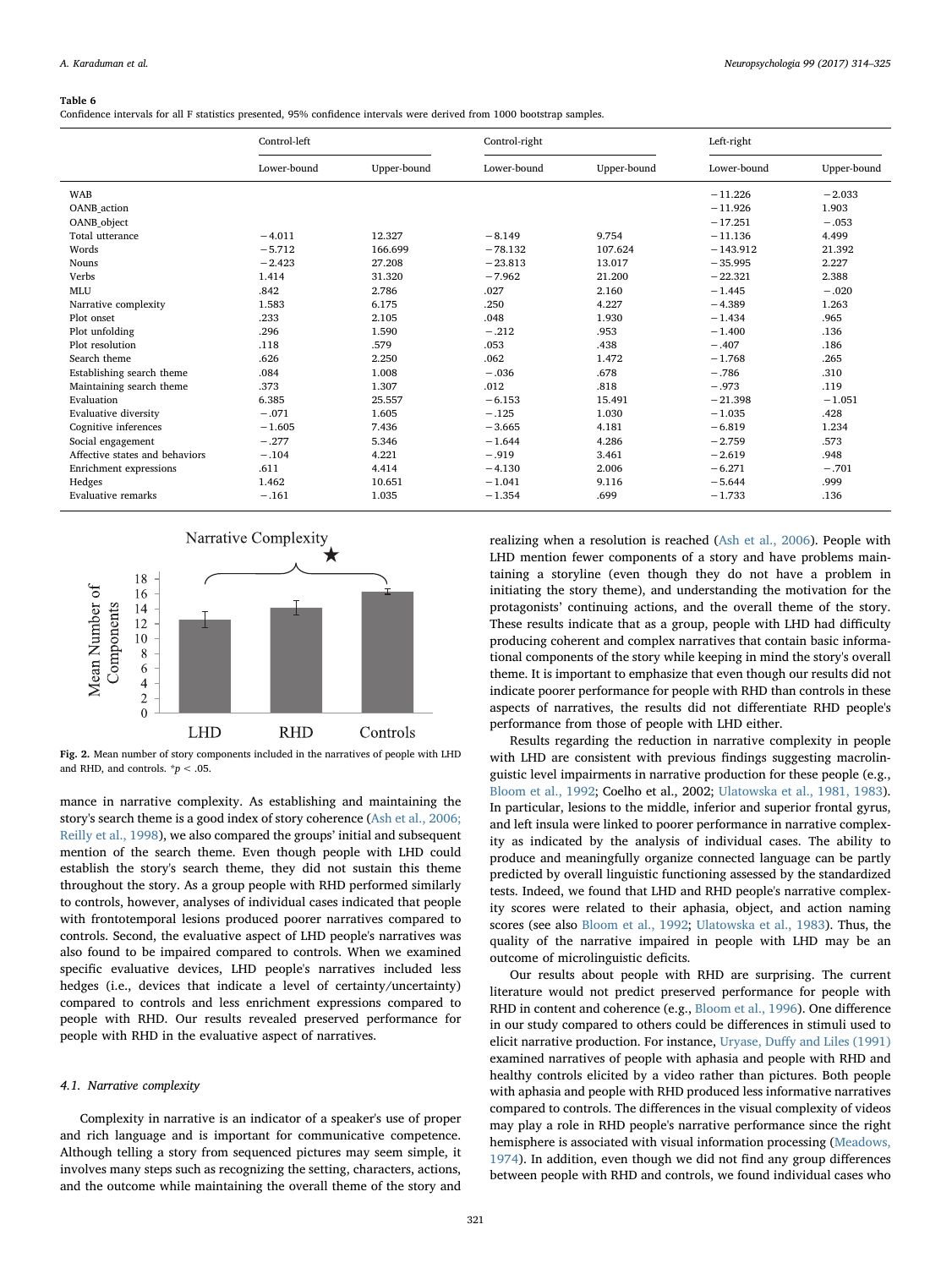<span id="page-8-0"></span>

Fig. 3. Representative slices from single case analyses for the narrative complexity. The maps show the overlapped lesions among 7 people with LHD and 4 people with RHD (minimally 2 participants have lesions on a specific area).

<span id="page-8-1"></span>

Fig. 4. Mean number of evaluative devices used in the narratives of the people with LHD and RHD, and controls.  $* p < .05$ .

were impaired at producing a complex narrative (i.e. people with RHD scoring significantly below the scores of controls). Lesions to the right frontal lobe including the dorsolateral prefrontal cortex, both the anterior and superior temporal gyrus, the middle temporal gyrus, and the supramarginal gyrus were linked to poor performance in narrative complexity.

Consistent with our findings, several fMRI studies investigating processing of narrative coherence showed greater activation in bilateral medial and lateral frontal and anterior temporal and left medial prefrontal regions [\(Ferstl et al., 2002](#page-11-34); [Fletcher et al., 1995](#page-11-18); [Gallagher](#page-11-35) [et al., 2000](#page-11-35); [Mazoyer et al., 1993;](#page-11-36) [Xu, Kemeny, Park, Frattali, and](#page-11-37) [Braun, 2005,](#page-11-37) [Troiani et al., 2008\)](#page-11-38). Coelho and colleagues (2012) also reported that individuals with left DLPFC lesions have deficits in inclusion of critical story components and in global coherence. Recent tDCS studies also demonstrate that stimulation over the left inferior frontal gyrus improves the cohesion ([Marangolo et al., 2014](#page-11-39)) and informativeness of speech samples ([Marangolo et al., 2013](#page-11-40)). Additionally, Transcranial Magnetic Stimulation (rTMS) stimulation over the dorsal portion of the left anterior inferior frontal gyrus, but not right, diminishes global coherence and lexical informativeness of narratives ([Marini and Urgesi, 2012](#page-11-41)). In a review of fMRI studies on the anatomy of language, [Price \(2010\)](#page-11-42) identifies several regions in the left hemisphere involved in word retrieval processes that were damaged in our people with LHD, who performed worse than controls in narrative complexity: the inferior and middle frontal area, and both dorsal and ventral pars opercularis. In our data, the narrative complexity scores were related to both object and action naming scores and total number of nouns used. Thus, we might suggest that people with LHD with lesions to these regions in the frontal area have problems producing complex narratives because of their word finding difficulties.

A relationship between lexical access difficulty and production of reduced narrative content was also observed in another study of patients with frontotemporal dementia ([Ash et al., 2006](#page-10-16)). In this study, semantic dementia patients' narratives had reduced content with a high rate of incomplete and missing elements compared to controls. These findings together with our results suggest that the production of an informative narrative through inclusion of important content elements of the story can depend on the ability to access necessary lexical items to express these contents.

The lesions of people with RHD that we found to be related to reduced narrative complexity are also similar to cortical atrophy profile of frontotemporal dementia patients with social and executive deficits. These patients have damage in their prefrontal, ventral frontal, and anterior temporal brain regions, often more prominently on the right than the left ([Grossman et al., 2004; Rosen et al., 2002; Williams et al.](#page-11-43) [2005\)](#page-11-43). Limited connectedness in those patients' narratives reflects problems in organizing and relating the events in narratives and maintaining the overall theme [\(Ash et al., 2006](#page-10-16)). These impaired abilities can be linked to executive resources such as organization, planning and working memory, which are required to relate the events in the narrative, to infer cause and effect relationship, and to understand the main point or goal of a story [\(Mar, 2004\)](#page-11-13). [Gernsbacher and](#page-11-44) [Kaschak \(2003\)](#page-11-44) also identified the right temporal and frontal regions as important areas for the integrative aspects of narrative processing, emphasizing the hypothesis that the activation observed in these areas specific to discourse processing might be a function of memory processes that maintain the coherence of the narrative across sentences. Yet, there is no consensus on the specific cognitive processes involved in global coherence (Kurczek and Duff[, 2011; Mar, 2004; Marini et al.,](#page-11-45) [2011b;](#page-11-45) [Rogalski and Edmunds, 2008\)](#page-11-46).

In sum, we found that as a group people with LHD had problems in keeping the overall theme in mind. As a group, people with RHD could tell a coherent story and maintaining the overall theme. Nevertheless, we found that lesions to the frontotemporal regions including almost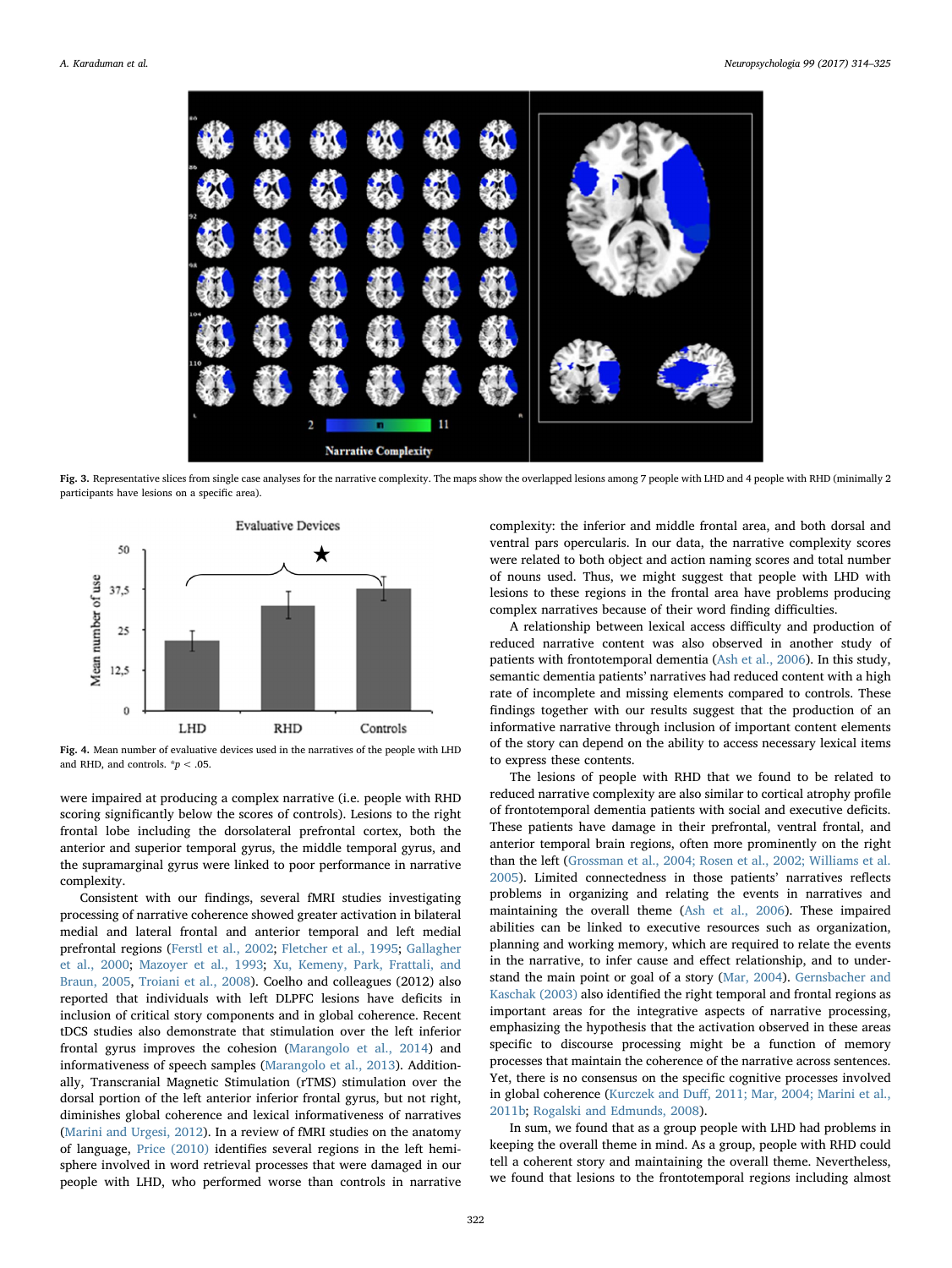the entire frontal cortex, both the anterior and superior temporal gyrus and the middle temporal gyrus, and supramarginal gyrus were linked to poor performance in narrative complexity. For the left hemisphere, lesions to the frontal cortex including the middle, inferior and superior frontal gyrus, and left insula were related to narrative complexity.

### 4.2. The evaluative aspect of narratives

The use of evaluative references is an important element of a good narrative that makes events and actions in the story more meaningful and maintains listeners' attention and involvement [\(Bamberg and](#page-10-5) [Damrad-Frye, 1991; Labov and Waletzky, 1967; Reilly et al., 2004](#page-10-5)). Even though people with LHD included diverse types of evaluative devices in their stories, they used fewer evaluative devices compared to controls. While an intact left hemisphere seems to be necessary to produce rich stories in terms of evaluation, our data do not suggest the same for the right hemisphere. We found preserved performance for people with RHD in both diversity and frequency of evaluation.

These findings are consistent with the previous research suggesting impaired performance in using evaluations for people with LHD ([Ulatowska et al., 1981, 1983\)](#page-11-4). Patients with aphasia produced fewer evaluations compared to controls both in terms of the number of clauses containing evaluation and the number of evaluative expressions per clause. The propositional analyses also revealed that patients with aphasia often omit propositions that contain inner feelings and motivations of the protagonists in the stories rather than their actions.

The reduction in evaluation might be a reflection of simplification of language since evaluative expressions involve complex syntactic devices. Evaluation also has a secondary role in narrative structure and communicates relatively less important information within a narrative compared to other essential elements of the story such as setting and resolution [\(Ulatowska et al., 1981](#page-11-4)). Therefore, the reason for using less evaluative expressions might be related to either their function or form (more complex syntax), or combination of both. In our study, the use of evaluation also correlated with LHD and RHD people's aphasia scores, suggesting that producing a rich narrative may depend on overall linguistic skills. Indeed, we identified two people with LHD who scored significantly lower for the use of evaluation relative to controls. These participants were quite effortful in their speech, keeping them away from enriching their narratives with the use of evaluative devices.

We expected a specific impairment for people with RHD in mentioning affective states and behaviors of the protagonists in the story based on the role of right hemisphere in detecting emotional nuances and understanding the emotional importance of pictured scenes (e.g., [Bloom et al., 1992](#page-10-9); [Cicone, Wapner, and Gardner, 1980](#page-10-11); [DeKosky, Heilman, Bowers, and Valenstein, 1980](#page-10-12); [Moscovitch, 1983](#page-11-23)), and in lexical emotional expression [\(Borod et al., 2002](#page-10-17)). These inconsistencies may result from the differences in measures of emotional expression [\(Cimino et al., 1991](#page-10-14); [Heberlein et al., 2003\)](#page-11-47). For instance, Cimino and colleagues (1991) investigated the emotional verbal expression using recalled autobiographical memories, in which participants were asked to produce narratives as a response to a cue word such as "angry" or "surprised". The RHD people's reports were rated less on emotionality compared to controls. People with RHD also used fewer appraisals (e.g., affect, judgment) compared to controls in

expressing emotions in their personal narratives. This could be due to impairment in talking about authorial (first person) affect as opposed to non-authorial (second or third person) one such as providing information about feelings of others in a retelling or a sequenced picture task ([Sherratt, 2007\)](#page-11-48). In our study, participants were required to report on the actions and the feelings/motivations of the protagonists in a pictured story, and we indicated comparable evaluative performance for people with RHD and controls when they provide non-authorial affect.

Future research could focus on a specific point in the narrative structure (e.g., setting), where the evaluative devices are used rather than examining only frequency or diversity of evaluation. Evaluative devices mark and put emphasis on a particular part of a discourse ([Cortazzi and Jin, 2000](#page-10-18)) by usually being used before the peak of the narrative ([Labov, 1997](#page-11-49)). Besides using relatively fewer evaluative devices in their narratives, people with LHD may also use evaluation at unusual points. Likewise, even though people with RHD have comparable frequency of evaluation use to control participants, they might be impaired at using evaluative devices in the proper points in the narrative. Thus, an investigation of the detail points of evaluative devices can be helpful in understanding the nature of macrolevel language problems of focal brain-injured people. The narrative coherence and evaluative devices could also be examined in a larger control group.

Taken together, our results showed that people with LHD, particularly having frontal lesions, were deficient in both macrolinguistic measures, narrative complexity and evaluations, assessed in this paper. These macrolevel deficits correlated with their microlinguistic deficits. We showed that lesions to certain areas of frontotemporal regions of the right hemisphere and frontal regions and insula of the left hemisphere contribute to narrating a complex story. This study adds to the limited amount of literature on the use of evaluation in unilateral brain damaged people and to the literature showing conflicting findings on narrative measures such as informativeness and coherence. We also expand our knowledge on the cortical regions that are essential for the production of complex narratives. These findings suggest that LHD people's poor production can be related to their overall language problems whereas RHD people's impaired abilities can be associated with other cognitive impairments such as planning and working memory.

### Acknowledgements

This research was supported in part by NIH RO1DC012511 and grants to the Spatial Intelligence and Learning Center, funded by the National Science Foundation (subcontracts under SBE- 0541957 and SBE-1041707). We would like to thank everyone in the Chatterjee Lab for their helpful comments in this research with special thanks to Marianna Stark and Eileen Cardillo for their help in recruiting people with brain injury. We also thank Aylin Küntay, Hande Ilgaz, and Ece Demir for their valuable feedback on the previous versions of the manuscript, Language and Cognition Lab members at Koç University for discussions about the project, and Hilal Demircan for helping with reliability coding.

<span id="page-9-0"></span>APPENDIX A. : Definition and examples of coding for narrative complexity (adapted from [Berman and Slobin, 1994](#page-10-4); [Köksal, 2011\)](#page-11-31)

| Plot<br>components | <b>Plot Sub-Components</b>                         | <b>Examples and Explanations</b>                                                                                                |
|--------------------|----------------------------------------------------|---------------------------------------------------------------------------------------------------------------------------------|
| <b>Plot</b> onset  | Precedent event<br>Temporal location<br>Characters | -The boy and the dog wakes up<br>-In the morning/evening<br>The boy/child/kid, the dog, the frog<br>Scoring ranges between 0–3: |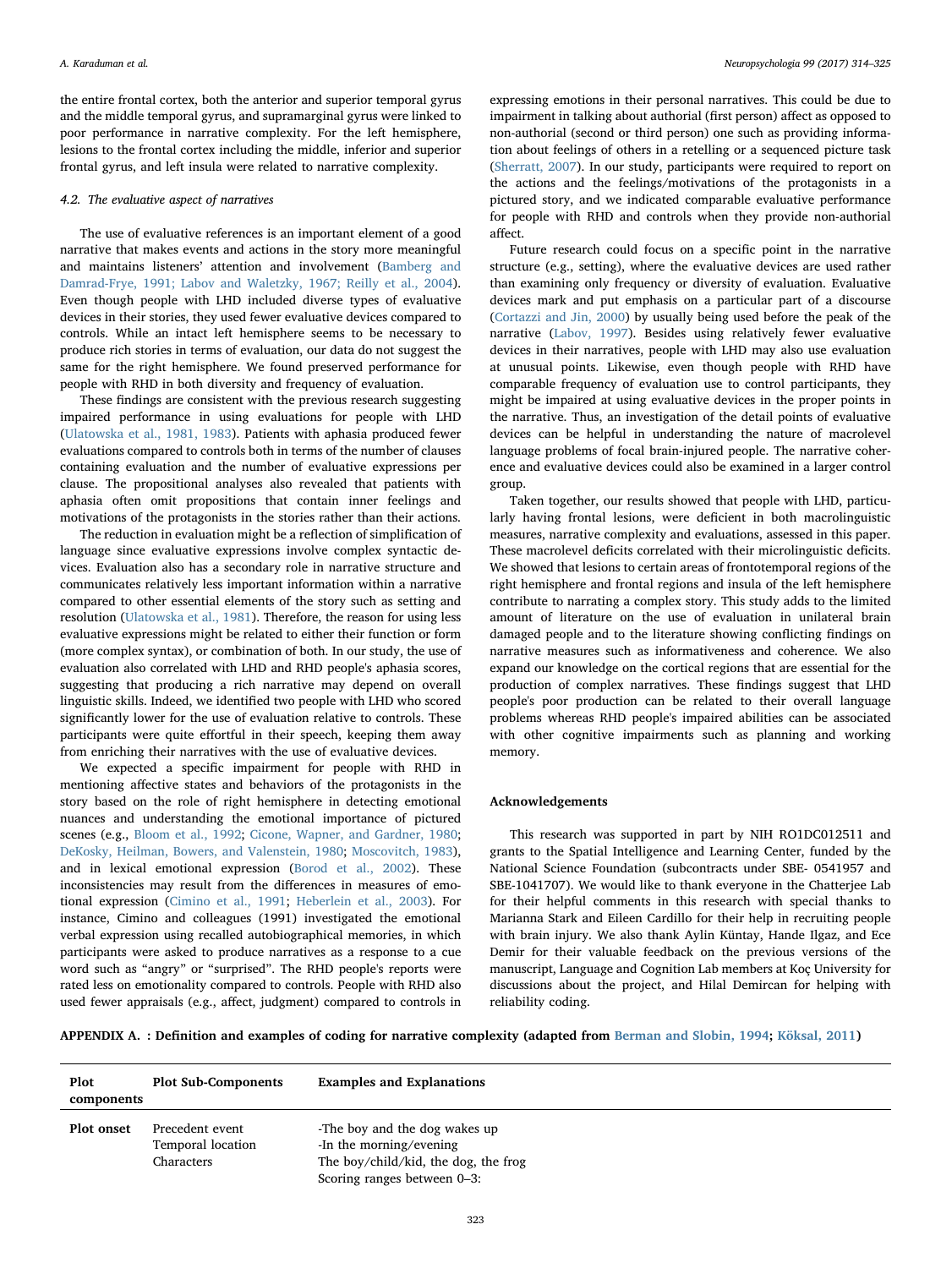|            |                                             | Only one character $= 1$                                                                                                        |
|------------|---------------------------------------------|---------------------------------------------------------------------------------------------------------------------------------|
|            |                                             | Two of the characters $= 2$                                                                                                     |
|            |                                             | Three characters $=$ 3                                                                                                          |
|            | The main characters learn<br>something      | -The boy and the dog noticed that the frog had gone missing-The boy and the dog wake up and see<br>that the frog is gone        |
|            | Inference about the frog's<br>disappearance | -The frog escaped from the jar-The frog is gone-The jar is empty                                                                |
|            |                                             | The response of protagonist -They are fascinated by the frog's disappearance-The boy was shocked                                |
| Plot       | Searching for the lost frog                 | -The boy is looking in his boots-The dog is looking in the jar                                                                  |
| unfolding  | in the home                                 |                                                                                                                                 |
|            | Encountering the bees                       | -The dog is looking into the beehive-The bees are chasing the dog                                                               |
|            | Encountering the gopher                     | -The boy is looking down a hole and a gopher comes out-The boy gets bitten by a gopher                                          |
|            | Encountering the owl                        | -The boy falls down because an owl comes out of the tree-The boy disturbed an owl in the tree                                   |
|            | Encountering the deer                       | -The child climbs on the deer-The deer tosses the boy over the cliff                                                            |
|            | Falling down                                | -The boy and the dog falls in the water/pond/lake                                                                               |
| Resolution | Protagonist finds the lost<br>frog          | -The kid finds his frog                                                                                                         |
| Search     |                                             | Explicit mention of the lost -Whether the subject explicitly mentions that the frog is missing and the boy is searching for him |
| theme      | frog                                        | (range: $0-2$ ). 1 point for mentioning each aspect of initiating the search theme: -The frog is missing/                       |
|            |                                             | gone.-The boy is looking for the frog.                                                                                          |
|            |                                             | * Only mentioning that the frog leaves its jar will not get point                                                               |
|            |                                             | Reiteration of search theme -Whether the search theme was reiterated later.                                                     |
|            |                                             | (range: $0-2$ ).                                                                                                                |
|            |                                             | No additional mention $= 0$                                                                                                     |
|            |                                             | 1 or 2 additional mentions $= 1$                                                                                                |
|            |                                             | Multiple additional mentions $= 2$ .                                                                                            |

#### <span id="page-10-6"></span>APPENDIX B. Definition and examples of evaluation coding

- 1. Cognitive inferences: inferences of character motivation, causality, and mental states, as in ''Little boy climbs up a tree to see if the frog jumped in there" or ''He's wondering what happened to the frog.'' Common examples included 'think', 'look for', 'because', 'investigate' etc.
- 2. Social engagement devices: using phrases or exclamations to capture addressee attention, e.g. sound effects, character speech accompanied by animated speech or intonation, and audience hookers, as in "Voila! He finds the frog!" or "The boy is over by the log saying "shh" to the dog". Statements of indirect speech were not included in the category.
- 3. References to affective states or behaviors, as in "Everyone seems to be happy" or ''The boy was crying".
- 4. Enrichment expressions: adverbial phrases such as 'again' or 'quickly' that reveal the unexpected or inferred nature of an action; intensifiers such as 'very' or 'so'; and repetitions which draw the audience's attention to a certain event as in "He's running running running"; connectives such as 'but', 'however' or 'instead' that informs about the unexpected or contrastive occurrences of events.
- 5. Hedges: distancing devices that indicate a level of certainty/uncertainty, suggesting the narrator's non-commitment to the truth value of the proposition. Common examples included 'seems like', 'looks like', 'kind of', 'probably', 'I guess/think', etc.
- 6. Evaluative remarks: the narrators' reflections about the events of the narrative which communicate a subjective point of view as in "This was something stupid to do" or "The dog is not hurt, that's a good thing"

#### References

- <span id="page-10-0"></span>[Andreetta, S., Cantagallo, A., Marini, A., 2012. Narrative discourse in anomic aphasia.](http://refhub.elsevier.com/S0028-3932(17)30107-0/sbref1) [Neuropsychologia 50, 1787](http://refhub.elsevier.com/S0028-3932(17)30107-0/sbref1)–1793.
- <span id="page-10-13"></span>[Armstrong, E., Ulatowska, H., 2007. Making stories: evaluative language and the aphasia](http://refhub.elsevier.com/S0028-3932(17)30107-0/sbref2) [experience. Aphasiology 21 \(6](http://refhub.elsevier.com/S0028-3932(17)30107-0/sbref2)–8), 763–774.
- <span id="page-10-16"></span>[Ash, S., Moore, P., Antani, S., McCawley, G., Work, M., Grossman, M., 2006. Trying totell](http://refhub.elsevier.com/S0028-3932(17)30107-0/sbref3) [a tale: discourse impairments in progressive aphasia and frontotemporaldementia.](http://refhub.elsevier.com/S0028-3932(17)30107-0/sbref3) [Neurology 66 \(9\), 1405](http://refhub.elsevier.com/S0028-3932(17)30107-0/sbref3)–1413.
- <span id="page-10-5"></span>[Bamberg, M., Damrad-Frye, R., 1991. On the ability to provide evaluative](http://refhub.elsevier.com/S0028-3932(17)30107-0/sbref4)
- [comments:Further explorations of children's narrative competencies. J. Child Lang.](http://refhub.elsevier.com/S0028-3932(17)30107-0/sbref4) [18 \(03\), 689](http://refhub.elsevier.com/S0028-3932(17)30107-0/sbref4)–710.
- <span id="page-10-3"></span>[Bartels-Tobin, L.R., Hinckley, J.J., 2005. Cognition and discourse production in](http://refhub.elsevier.com/S0028-3932(17)30107-0/sbref5) [righthemisphere disorder. J. Neurolinguist](http://refhub.elsevier.com/S0028-3932(17)30107-0/sbref5). 18 (6), 461–477.
- <span id="page-10-8"></span>[Berko- Gleason, J.B., Goodglass, H., Obler, L., Green, E., Hyde, M.R., Weintraub, S., 1980.](http://refhub.elsevier.com/S0028-3932(17)30107-0/sbref6) [Narrative strategies of aphasic and normal-speaking subjects. J. Speech, Lang., Hear.](http://refhub.elsevier.com/S0028-3932(17)30107-0/sbref6) [Res. 23 \(2\), 370](http://refhub.elsevier.com/S0028-3932(17)30107-0/sbref6)–382.
- <span id="page-10-4"></span>[Berman, R.A., Slobin, D.I., 1994. Relating Events In Narrative: A Cross Linguistic](http://refhub.elsevier.com/S0028-3932(17)30107-0/sbref7) Developmental Study. 41–[42. NJ: Erlbaum, Hillsdale, pp. 20](http://refhub.elsevier.com/S0028-3932(17)30107-0/sbref7)–21.
- <span id="page-10-9"></span>[Bloom, R.L., Borod, J.C., Obler, L.K., Gerstman, L.J., 1992. Impact of emotional content](http://refhub.elsevier.com/S0028-3932(17)30107-0/sbref8) [on discourse production in patients with unilateral brain damage. Brain Lang. 42 \(2\),](http://refhub.elsevier.com/S0028-3932(17)30107-0/sbref8) 153–[164](http://refhub.elsevier.com/S0028-3932(17)30107-0/sbref8).
- <span id="page-10-2"></span>[Bloom, R.L., Borod, J.C., Santschi-Haywood, C., Pick, L.H., Obler, L.K., 1996. Leftand](http://refhub.elsevier.com/S0028-3932(17)30107-0/sbref9) [right hemispheric contributions to discourse coherence and cohesion. Int. J. Neurosci.](http://refhub.elsevier.com/S0028-3932(17)30107-0/sbref9) 88 (1–[2\), 125](http://refhub.elsevier.com/S0028-3932(17)30107-0/sbref9)–140.

<span id="page-10-17"></span>[Borod, J.C., Bloom, R.L., Brickman, A.M., Nakhutina, L., Curko, E.A., 2002. Emotional](http://refhub.elsevier.com/S0028-3932(17)30107-0/sbref10)

processing defi[cits in individuals with unilateral brain damage. Appl. Neuropsychol.](http://refhub.elsevier.com/S0028-3932(17)30107-0/sbref10) [9, 23](http://refhub.elsevier.com/S0028-3932(17)30107-0/sbref10)–36.

- <span id="page-10-7"></span>[Braun, A.R., Guillemin, A., Hosey, L., Varga, M., 2001. The neural organization of](http://refhub.elsevier.com/S0028-3932(17)30107-0/sbref11) [discourse. Brain 124, 2028](http://refhub.elsevier.com/S0028-3932(17)30107-0/sbref11)–2044.
- [Christiansen, J.A., 1995. Coherence violations and propositional usage in the narratives of](http://refhub.elsevier.com/S0028-3932(17)30107-0/sbref12) fl[uent aphasics. Brain Lang. 51, 291](http://refhub.elsevier.com/S0028-3932(17)30107-0/sbref12)–317.
- <span id="page-10-11"></span>[Cicone, M., Wapner, W., Gardner, H., 1980. Sensitivity to emotional expressions and](http://refhub.elsevier.com/S0028-3932(17)30107-0/sbref13) [situations in organic patients. Cortex 16 \(1\), 145](http://refhub.elsevier.com/S0028-3932(17)30107-0/sbref13)–158.
- <span id="page-10-14"></span>[Cimino, C.R., Verfaellie, M., Bowers, D., Heilman, K.M., 1991. Autobiographical memory:](http://refhub.elsevier.com/S0028-3932(17)30107-0/sbref14) infl[uence of right hemisphere damage on emotionality and speci](http://refhub.elsevier.com/S0028-3932(17)30107-0/sbref14)ficity. Brainand [Cogn. 15 \(1\), 106](http://refhub.elsevier.com/S0028-3932(17)30107-0/sbref14)–118.
- [Coelho, C., Lê, K., Mozeiko, J., Krueger, F., Grafman, J., 2012. Discourse](http://refhub.elsevier.com/S0028-3932(17)30107-0/sbref15) [productionfollowing injury to the dorsolateral prefrontal cortex. Neuropsychologia](http://refhub.elsevier.com/S0028-3932(17)30107-0/sbref15)
- <span id="page-10-18"></span>[50, 3564](http://refhub.elsevier.com/S0028-3932(17)30107-0/sbref15)–3572. [Cortazzi, M., Jin, L., 2000. Evaluating evaluation in narrative. In: Hunston, S., Thompson,](http://refhub.elsevier.com/S0028-3932(17)30107-0/sbref16) [G. \(Eds.\), Evaluation in text: Authorial stance and the construction of discourse.](http://refhub.elsevier.com/S0028-3932(17)30107-0/sbref16)
- <span id="page-10-15"></span>[Oxford University Press, Oxford, UK.](http://refhub.elsevier.com/S0028-3932(17)30107-0/sbref16) [Crawford, J.R., Garthwaite, P.H., Porter, S., 2010. Point and interval estimates of](http://refhub.elsevier.com/S0028-3932(17)30107-0/sbref17)

effectsizes [for the case-controls design in neuropsychology: rationale, methods,](http://refhub.elsevier.com/S0028-3932(17)30107-0/sbref17) [implementations, and proposed reporting standards. Cognitive Neuropsychol](http://refhub.elsevier.com/S0028-3932(17)30107-0/sbref17). 27, 245–[260](http://refhub.elsevier.com/S0028-3932(17)30107-0/sbref17).

- <span id="page-10-1"></span>[Davis, G.A., O'Neil-Pirozzi, T.M., Coon, M., 1997. Referential cohesion and logical](http://refhub.elsevier.com/S0028-3932(17)30107-0/sbref18) [coherence of narration after right hemisphere stroke. Brain Lang. 56, 183](http://refhub.elsevier.com/S0028-3932(17)30107-0/sbref18)–210.
- <span id="page-10-12"></span>[DeKosky, S.T., Heilman, K.M., Bowers, D., Valenstein, E., 1980. Recognition and](http://refhub.elsevier.com/S0028-3932(17)30107-0/sbref19) [discrimination of emotional faces and pictures. Brain Lang. 9 \(2\), 206](http://refhub.elsevier.com/S0028-3932(17)30107-0/sbref19)–214.
- <span id="page-10-10"></span>[Delis, D.C., Wapner, W., Gardner, H., Moses, J.A., 1983. The contribution of the](http://refhub.elsevier.com/S0028-3932(17)30107-0/sbref20) [righthemisphere to the organization of paragraphs. Cortex 19, 43](http://refhub.elsevier.com/S0028-3932(17)30107-0/sbref20)–50.